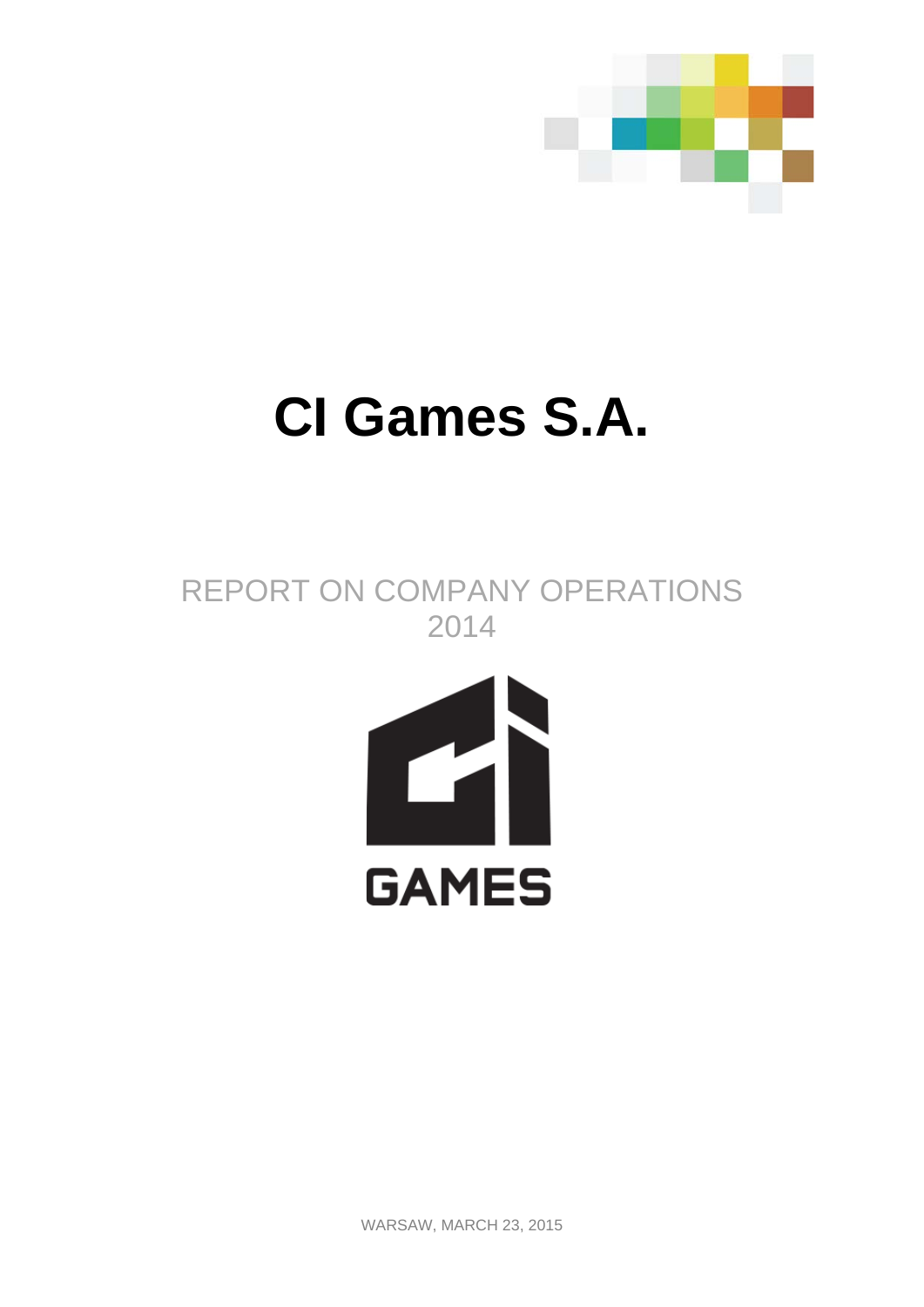## Dear Shareholders, Coworkers and Partners!

The past year was particularly important for CI Games. We proved that we can score big commercially based on a product that is receiving strong reviews on both sides of the Atlantic. In key global markets, including the U.S., Lords of the Fallen was our first game to be sold at full retail price. It was released on three platforms: PS4, Xbox One and PC, and is being distributed in traditional retail channels and online.

We once again reported impressive sales. PLN 97.7 million is an especially satisfying result taking into account the fact that almost all of it came from the sale of games that we developed ourselves. We are very proud of this.

We closed the year with PLN 1 million in profit. This is considerably below our expectations. The main reason for this was the commercially unsuccessful release of Enemy Front. The game was released for older consoles, the popularity of which has been very quickly waning since the next-gen equipment was introduced. Moreover, the game itself did not generate sufficiently positive feedback from the players and industry media. We do not plan on investing any further in the Enemy Front brand, so there will be no more games under this franchise.

One very good sign for the future is the strong growth recorded in online sales, as compared with traditional in-store retail. In 2014, online sales accounted for 27% of our revenue, versus just 12% in 2013. Online distribution is much more beneficial for us due to visibly stronger margins. We expect online sales to have an increasingly significant share in total revenue.

We are currently working on two large projects under existing and proven franchises. Both of these have enjoyed substantial commercial successes in the past. Sniper Ghost Warrior 3, set to be released in 2016, and another installment of Lords of the Fallen for next-gen consoles and PCs – both of the games are being developed in line with our proven strategy providing for combining our internal teams with foreign outsourcers.

2015 is the first year in which we began significantly investing in games for smartphones and tablets. Lords of the Fallen for mobile platforms is expected to be released later this year. This will be a title from the large free-to-play game segment. We plan to capitalize on the popularity of the Lords of the Fallen franchise, combined with high product quality and expert know-how in project commercialization, in the mobile segment.

I am deeply convinced that CI Games will continue to grow dynamically. There is every indication that the best years for our company are yet to come. Our experience and the strength of our entire team will let us take the next huge step forward. I want to thank our shareholders, employees and partners for another year together. I believe that what we have built together will be a foundation for further, even greater successes.

Sincerely, Marek Tymiński President of the Management Board CI Games S.A.

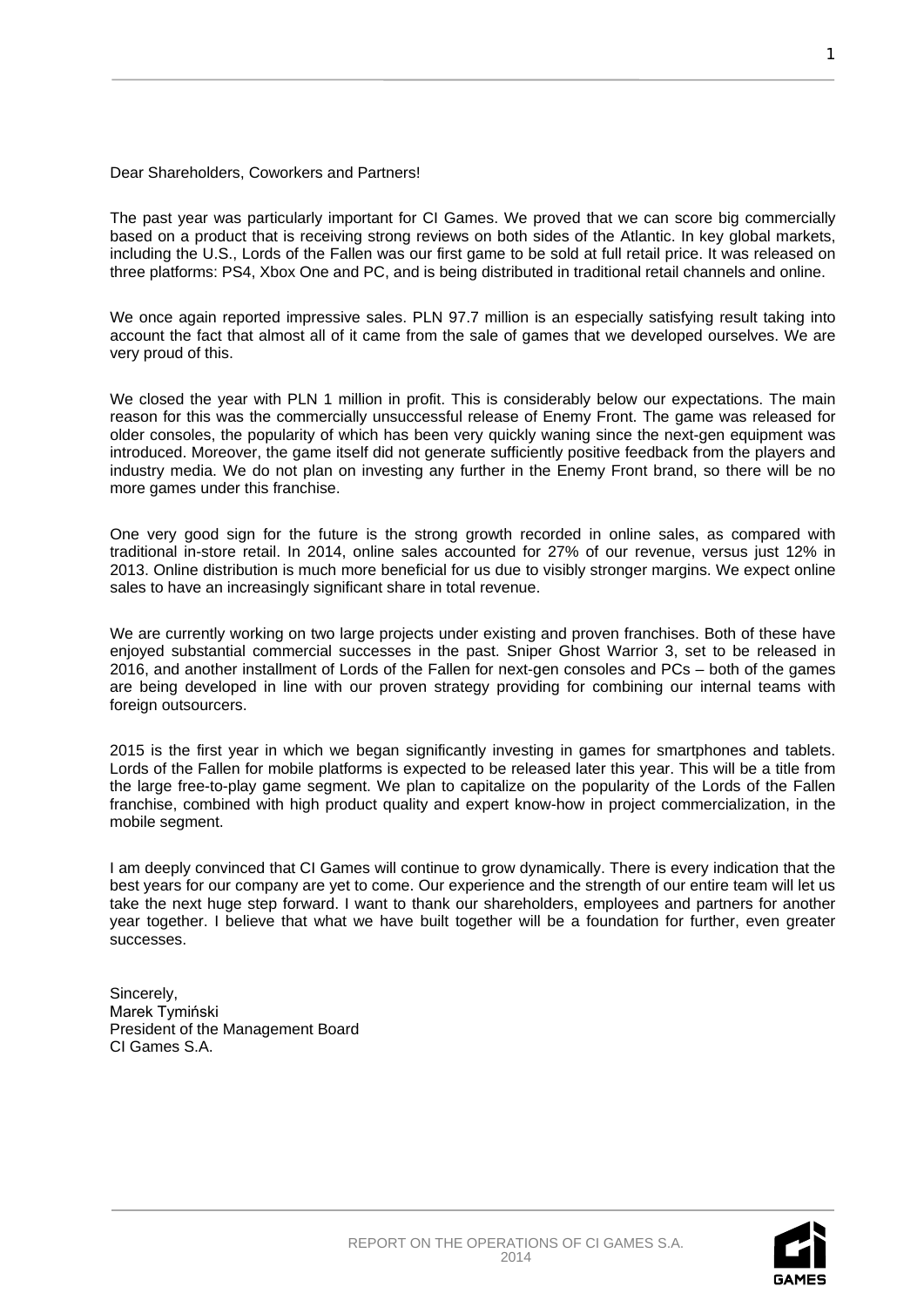## **CI Games S.A. Management Board Declaration**

Pursuant to the Ordinance of the Minister of Finance of 19 February 2009 (Polish of Laws of Laws no. 33, item 259, as amended) on current and periodic information provided by the issuers of securities and the conditions for recognizing information required by the provisions of law of a non-member state as equivalent, the Management Board of CI Games S.A. declares that to the best of its knowledge the annual financial statements and comparative data have been drawn up in accordance with binding accounting principles and correctly, reliably and clearly reflect the Company's financial and asset position together with its financial performance, and that the annual report on Company operations contains a true depiction of the development, achievements and situation of the Company, including a description of key threats and risks.

The Management Board of CI Games S.A. declares that the entity authorized to audit financial statements that audited the Company's annual financial statements was selected in accordance with the provisions of law and that this entity and the statutory auditors conducting the audit fulfilled the conditions for issue of an impartial and independent report on audit of the financial statements in accordance with binding regulations and professional standards.

Management Board of CI Games S.A.

Marek Tymiński **Adam Pieniacki** Adam Pieniacki

President of the Management Board Member of the Management Board

Warsaw, March 23, 2015

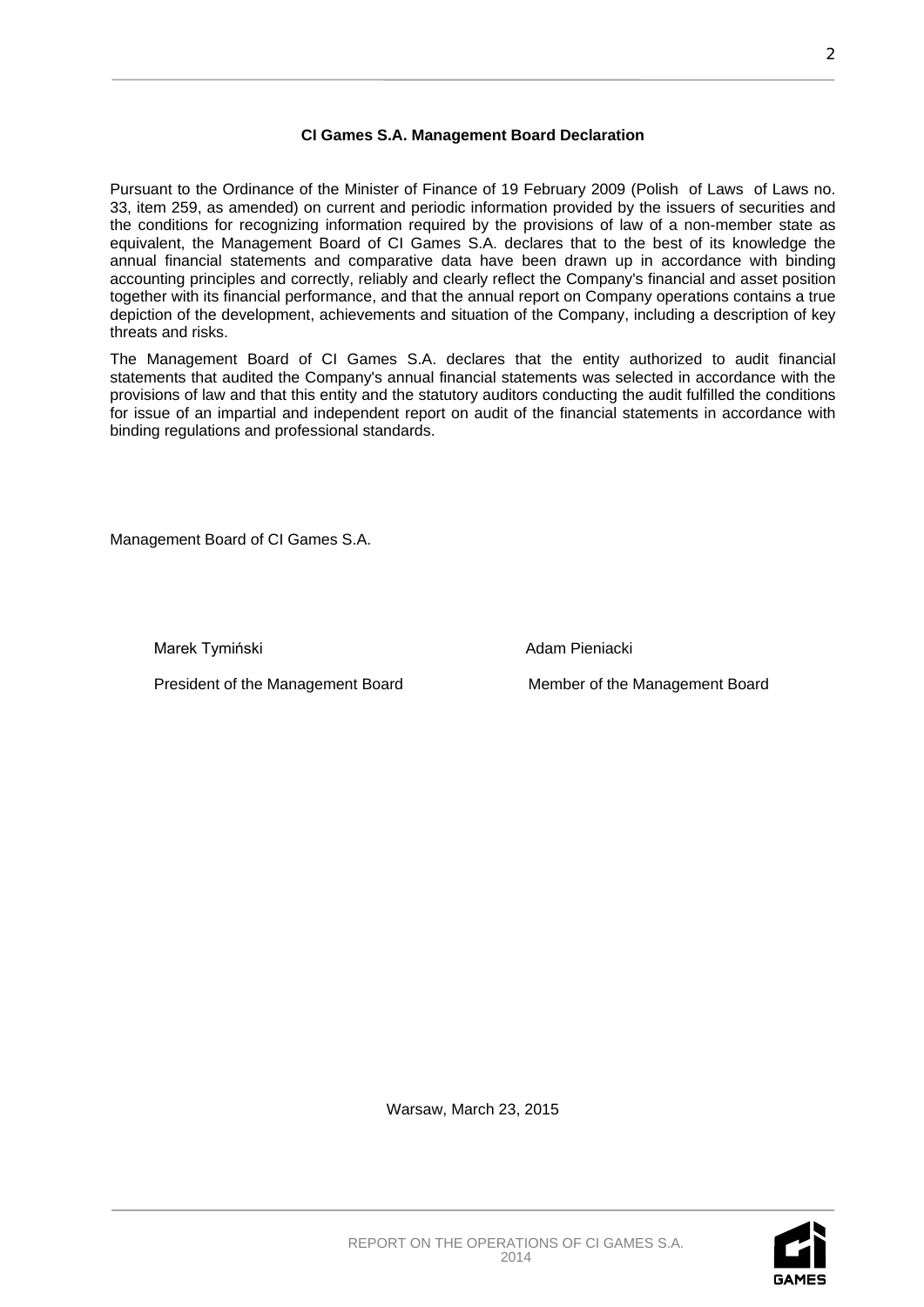## **1. DESCRIPTION OF BUSINESS AND RESOURCES**

## **1.1. Mission of CI Games S.A.**

We focus on creating high-quality innovative products, through which we continuously reinforce our position in the video game industry.

Acting based on a sensibly crafted vision, we consistently strive to deliver ever more advanced games, which translates into commercial and financial successes.

In response to dynamically shifting market conditions, we base our business model on knowledge and collaboration with carefully selected [entities,](javascript:void(0)) believing that this is a strategy which gives us optimal effectiveness and full control over the games that we develop.

## **1.2. Description of CI Games S.A.'s business and resources**

The Company operates in the global video game development and publishing market. CI Games S.A. is the first listed company in this sector in Central and Eastern Europe and the first to emerge as an international player and generate outstanding market and financial performance. The Company's strategic goal is to build a portfolio of recognizable brands in the most popular videogame genres, using its advanced know-how and experienced team.

In the gaming market, the Company appears as:

- Developer, with in-house production studios,
- Publisher of own games and licensed products, being responsible for marketing strategy and product roll outs using local distributors,
- Distributor, selling products directly to retail chains and online.

The Company is investing in expanding its management and creative talent through hiring developers with years of experience in managing projects at well-respected studios throughout the world. The Group also works with leading technology providers and makes use of the latest equipment and software. The Issuer has executed agreements on game development and independent distribution with owners of the most popular gaming consoles, i.e. Sony and Microsoft. The Company produces games for current-generation platforms (PlayStation®3 and Xbox360®), next-gen (Xbox One® and PlayStation®4), as well as for PCs.



In order to maximize sales performance and marketing potential, CI Games collaborates with international distributors who operate in specific regional markets and are responsible for implementing promotional campaigns. Through combining the above three functions, the Company may effectively control the process of game development and distribution.

## **1.3. Products of CI Games S.A.**

CI Games S.A. is a globally recognized game developer. The Company's flagship products are games from the Sniper Ghost Warrior and Lords of the Fallen franchises.







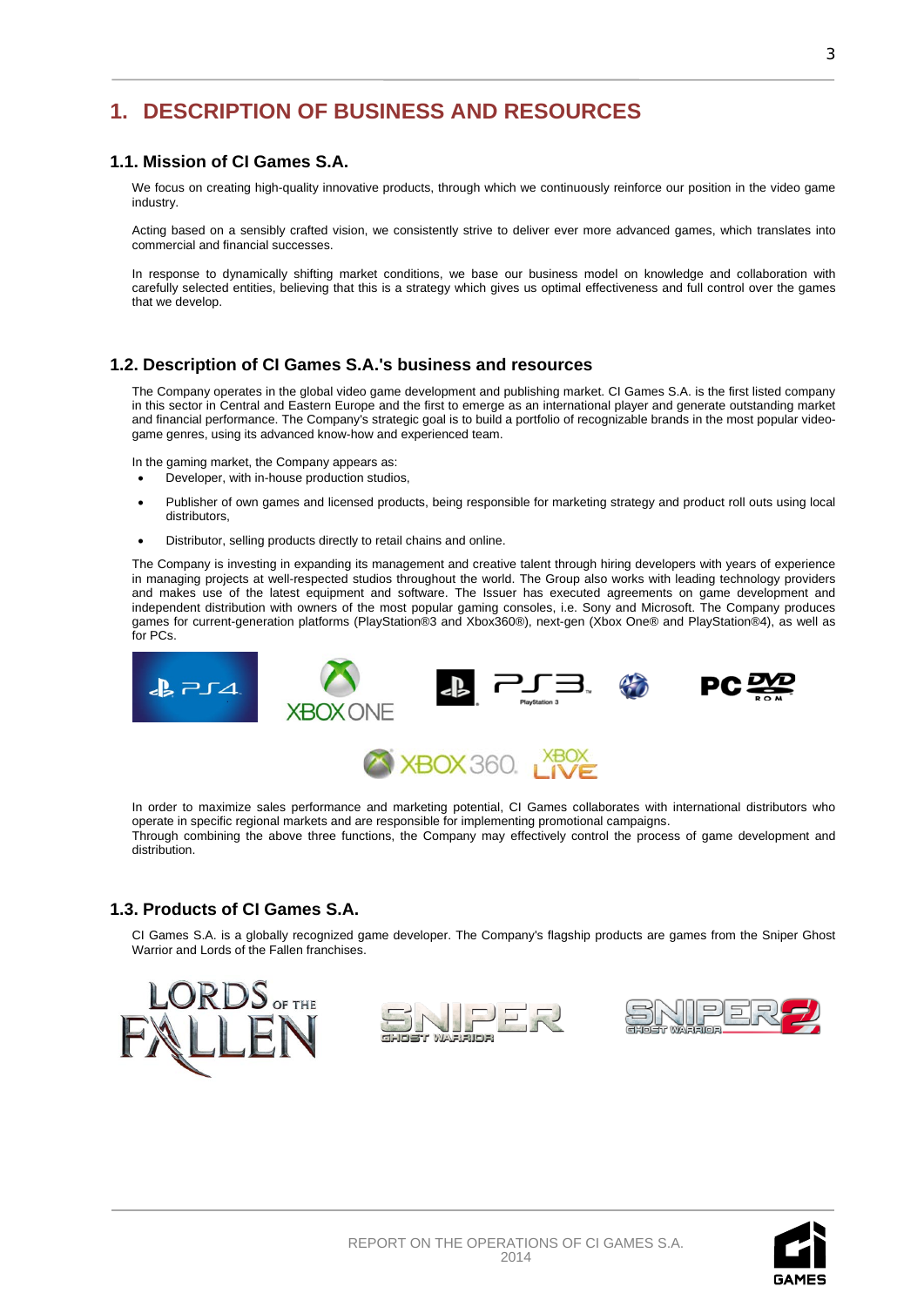#### Key features of the Company's bestsellers:



## **3.6 million copies sold**

- First-person shooter (FPS)
- Premiered in June 2010
- Compatible with PC, PS®3 and Xbox 360®
- gry-online.pl review:





- **More than 2 million copies sold**
- FPS
- Premiered in March 2013
- Compatible with PC, PS®3 and Xbox 360®

#### X XBOX 360. XBOX ♪ ヒエコ ・※ PC<sub>2</sub>



- An action-RPG for mature players
- Co-developed with the German studio Deck 13
- A game for next-gen consoles: PS®4 and Xbox One®
- Released on October 24, 2014

X XBOX ONE  $274$ PC 警

## **1.4. Game development process**

The process of developing video games for PCs and consoles consists of the following phases:

Phase I - concept (approx. 6 months)

Game development starts with an idea or early concept. Based on:

- monitoring trends on the video game market and the wider entertainment market,
- analyzing game sales results,
- defining success drivers for specific games,

a decision is made as to which type of game to develop, and a concept is selected. The idea is often a modification of a previously released game.

Phase II - pre-production (approx. 6 months)

[Pre-production](http://pl.wikipedia.org/wiki/Preprodukcja) is an early phase where the developers focus on designing gameplay elements and creating design documents. One of the main objectives in this phase is development of comprehensive and easy to understand documentation that contains all project guidelines and a work schedule.

[Prototypes](http://pl.wikipedia.org/wiki/Prototyp) are created during pre-production, which are then used as the so called concepts.

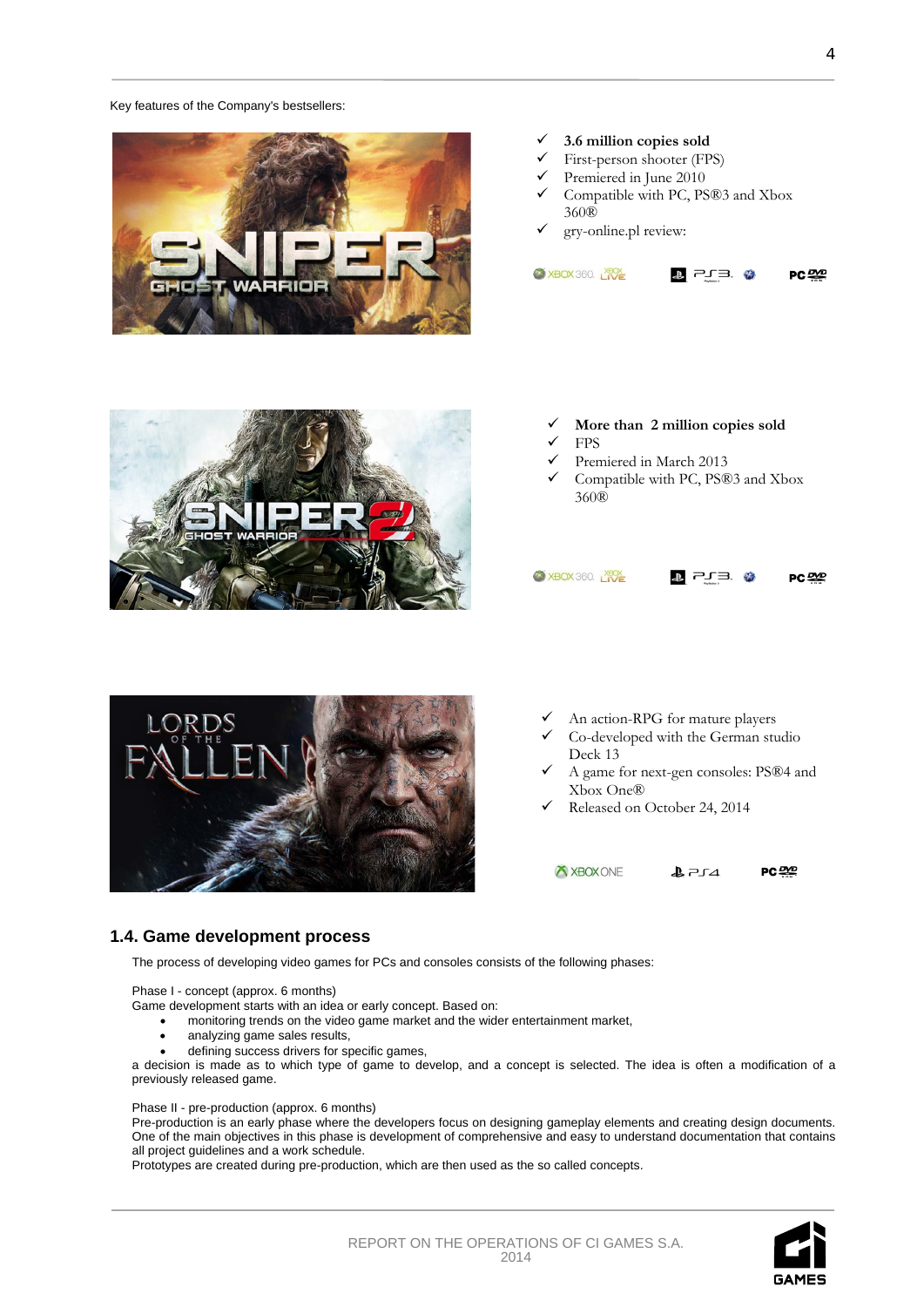#### Phase III - production (approx. 12 months)

Production is the key part of game development that results in [source code,](http://pl.wikipedia.org/wiki/Kod_%C5%BAr%C3%B3d%C5%82owy) graphics and sound being created. Tens or even hundreds of people are involved at this stage in the process. Testing computer games begins as soon as the first source code is written, and continues until the game is sent to be manufactured and eventually sold.

Early on in the production phase, the game enters its alpha version. This is a moment when the main gameplay elements have already been implemented.

In beta, all functions are already implemented, and the developers focus on fixing bugs. Beta-version tests take place two to three months prior to the release. When the game is sent to be mass-produced, that version is called golden. The golden version, in electronic format, is also sent to Sony and Microsoft to be certified for their consoles. Once certified, the game is sent to be manufactured on DVDs.

#### Phase IV - post-production (approx. three weeks)

Once certified, games are sent to be manufactured on DVDs, and then distributed to stores all over the world. On the release date, consumers can purchase games on DVDs directly in stores, or online at websites such as Steam.com or PSN.

## **1.5. Description of the Company's market**

The video game market is currently the largest and most dynamically growing segment of the wider entertainment market (movies, music, games). The budget of certain AAA games exceeds that of the largest Hollywood productions (e.g. Destiny from Bungie, was released in 2014 with an estimated budget of USD 500 million), and companies that develop mass titles can boast very high valuations (Mojang, the developer behind Minecraft, was recently sold to Microsoft at a USD 2.5 billion valuation, i.e. 8 x revenue).



Source: PwC "Global entertainment and media outlook: 2013-2018"

Revenue growth on the gaming market will be driven mainly by online games, mobile games as well as digital games for consoles.





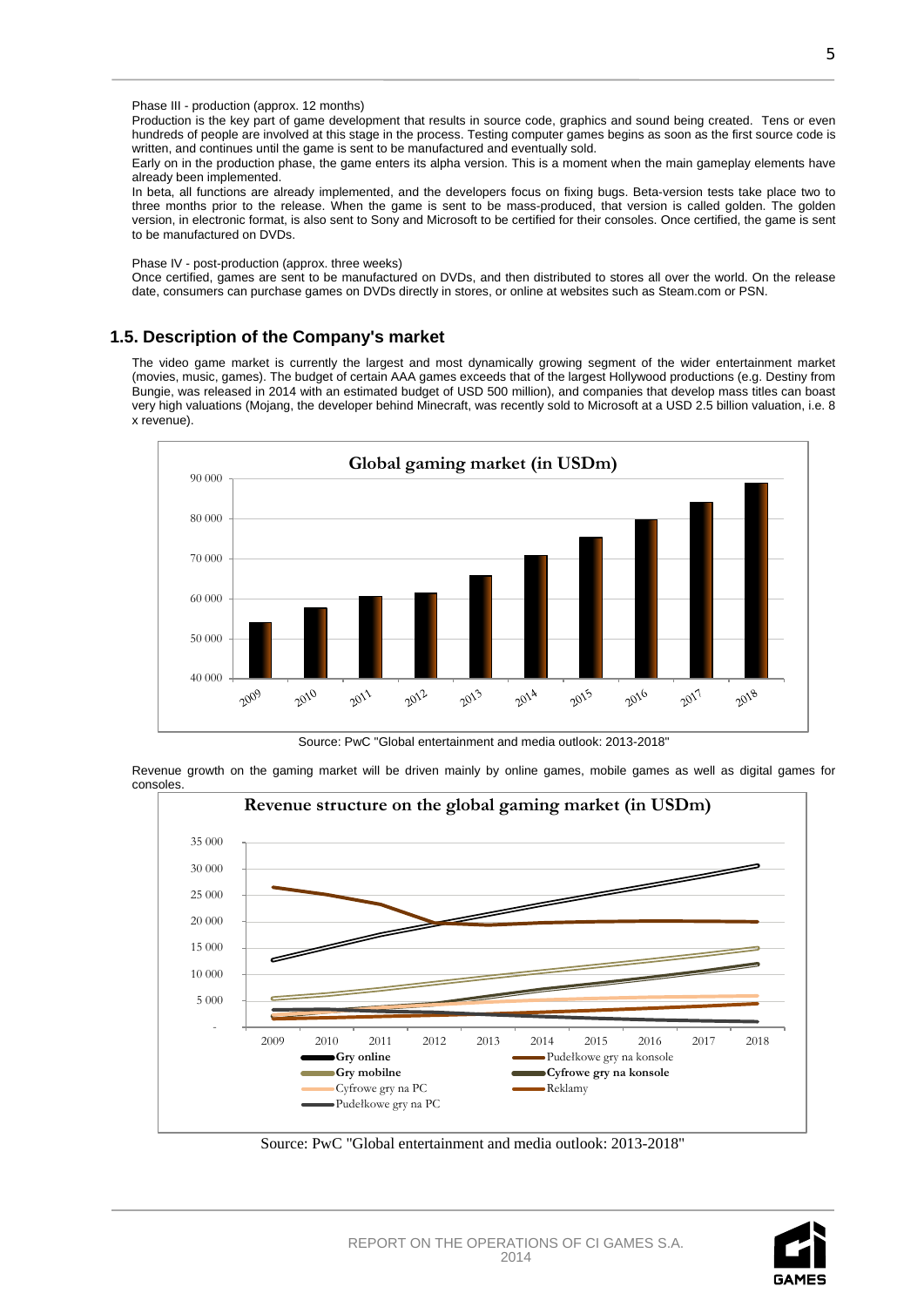## **1.6. Share capital**

The share capital of CI Games S.A. is PLN 1 391 499.90 and is divided into 13 914 999 shares with a nominal value of PLN 0.10 each:

- 10 000 000 series A shares,
- 40 000 series B shares,
- 2 500 000 series C shares,
- 110 000 series D shares,
- 1 264 999 series E shares,

Series A shares were subscribed for by then-current shareholders in City Interactive Sp. z o.o. on the date the company was transformed into a public limited company (spółka akcyjna).

Series B shares were issued under an incentive scheme and were subscribed for by the Parent's employees and partners. The District Court made registration of the increase in share capital as a result of issuing series B shares on 10 August 2007.

Series C shares were subject to a public offering in November 2007, which was a complete success. All offered shares were purchased and paid for. On December 17, 2007, the District Court in Warsaw made registration of the increase in the Parent's share capital as a result of issuing series C shares.

Series D shares were issued under an incentive scheme and were subscribed for by the Parent's employees and partners. The District Court made registration of the increase in share capital as a result of issuing series D shares on 9 October 2009.

Series E shares were the subject of a private placement in December 2013. All offered shares were purchased and paid for. On February 6, 2014, the shares were introduced to trading on the parallel market via a regular procedure.

There are no securities carrying special control entitlements in relation to the Company, since in accordance with the Parent's articles of association all shares issued are ordinary bearer shares with equal nominal value carrying the same rights and obligations for each shareholder, without any share- or shareholder-specific entitlements.

## **1.7. Company shareholding structure at the publication date of this report**

| <b>Shareholder</b> | <b>Number of</b><br>shares | % in share<br>capital | <b>Number of</b><br>votes at GM | % of votes at<br><b>GM</b> |
|--------------------|----------------------------|-----------------------|---------------------------------|----------------------------|
| Marek Tymiński     | 6 356 357                  | 45.68%                | 6 356 357                       | 45.68%                     |
| Other shareholders | 7 558 642                  | 54.32%                | 7 558 642                       | 54.32%                     |

## **1.8. Own shares**

The Company did not purchase or hold its own shares during and at the end of the reporting period.

## **1.9. Entity's resources**

The Company's business is to a large extent based on creative conceptual and intellectual work. Resources necessary for developing games are widely available (computers, servers, internet access, specialized software). The Company flexibly uses its HR resources and, if needed, commissions work to experts and artists regardless of their nationality or place of residence. Many of the tasks are performed on a freelance basis, depending on project needs and phase. Because of this, the employment structure is subject to dynamic changes, which is in line with the adopted strategy.

## **1.10. Composition of the Entity's governing bodies**

#### **Management Board of CI Games S.A.**

Marek Tymiński President of the Management Board throughout 2014<br>Adam Pieniacki Member of the Management Board from June 16, 201 Member of the Management Board from June 16, 2014

#### **Supervisory Board of CI Games S.A.**

| Krzysztof Sroczyński | Chairperson of the Supervisory Board throughout 2014 |
|----------------------|------------------------------------------------------|
| Marek Dworak         | Member of the Supervisory Board throughout 2014      |
| Lech Tymiński        | Member of the Supervisory Board throughout 2014      |
| Grzegorz Leszczyński | Member of the Supervisory Board throughout 2014      |
| Tomasz Litwiniuk     | Member of the Supervisory Board throughout 2014      |

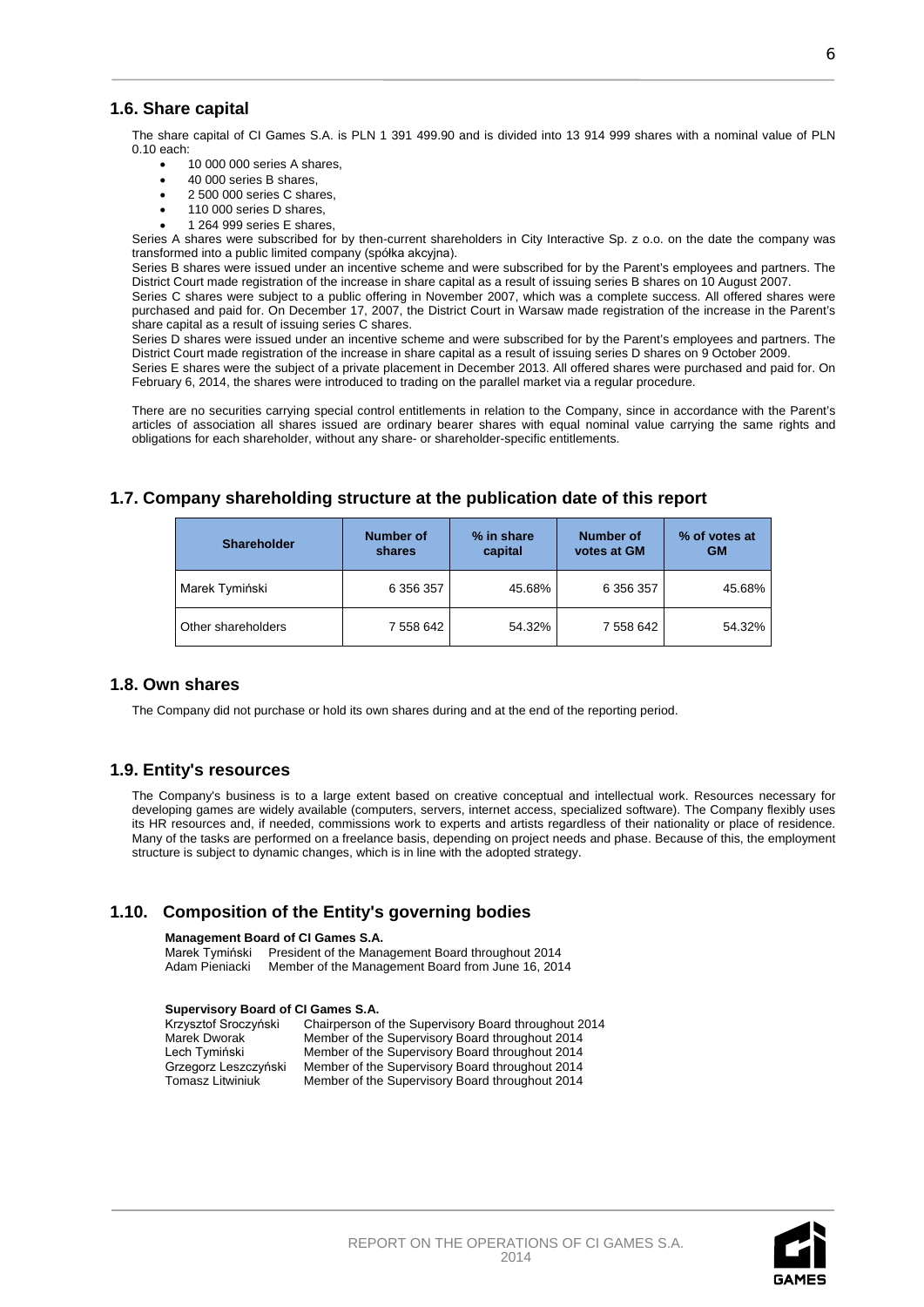## **1.11. Information regarding shares in the Entity held by Management Board and Supervisory Board members**

| <b>Person</b>  | <b>Position</b>                             | As at December, 31<br>2013 | Increase in<br>shareholding<br>during the period<br>from December 31.<br>2013 to March 23.<br>2015 | Decrease in<br>shareholding<br>during the period<br>from December 31.<br>2013 to March 23.<br>2015 | As at March 23,<br>2015 |
|----------------|---------------------------------------------|----------------------------|----------------------------------------------------------------------------------------------------|----------------------------------------------------------------------------------------------------|-------------------------|
| Marek Tymiński | President of the<br><b>Management Board</b> | 6 356 357                  |                                                                                                    |                                                                                                    | 6 356 357               |
| Lech Tymiński  | Member of the<br>Supervisory Board          | 9565                       |                                                                                                    |                                                                                                    | 9565                    |

## **1.12. Information on employee share ownership program control systems**

All shareholders whose stake in the Company's share capital as at the date of approving the prospectus exceeded 2% undertook towards the Company that during the twelve-month period from the date of the first listing of rights to the Company's shares on the Warsaw Stock Exchange they would not encumber or pledge – with the exception of the possibility to establish a pledge for a bank in order to provide collateral for loans, nor dispose nor in any other manner transfer ownership, nor undertake to perform such action in relation to the entirety or part of shares, in any manner for the benefit of any person or entity unless consent for such action is expressed by the Company's Supervisory Board. The obligation was intended to cease being binding in the event that CI Games S.A.'s share price (closing rate on the WSE) exceeded the issue price by at least 20%.

The above obligation concerned a total of 8 987 265 series A shares held by the above-mentioned shareholders, which constituted 90% of shares held by them as at the date on which the prospectus was approved. All shares which were subject to agreements on limitation of their assignability were deposited in brokerage accounts held by DM IDMSA.

In July 2007, the Company issued 40 000 series B shares at an issue price of PLN 1 under a motivational program for its employees and significant associates. Persons subscribing for series B shares entered into a lock-up agreement with the Parent, limiting the assignability of shares for a period of either two or three years. In this manner the Issuer's employees and associates holding a total of 40 000 series B shares in City Interactive S.A., constituting in total 100% of series B shares in the Company, entered into an agreement with the Company pursuant to which they undertook not to dispose of any of series B shares held for a period of one year and:

- 70% of series B shares held for a period of one subsequent year for a total of 20 150 shares,

- 90% of series B shares held for a period of one subsequent year for a total of 19 850 shares,

Furthermore some persons under the aforementioned motivational program also became the holders of series A shares at a price of PLN 1. Employees and associates holding a total of 35 650 series A shares in CI Games S.A. submitted an official obligation not to dispose of any of the shares held for a period of 1 year and 90% of shares held for a subsequent period of two years.

All shares which were subject to agreements on limitation of their assignability were deposited in brokerage accounts held by DM IDMSA.

In the event of employment or cooperation being terminated with a shareholder holding shares covered by the motivational program, his/her shares were or are transferred to another person designated by the Company's Management Board.

110 000 ordinary series D shares in the Company were issued on 30 June 2009. These shares were subscribed for by CI Games S.A. employees at the issue price – PLN 1 per share.

There are no limitations on exercising voting rights carried by shares in the Company under the employee scheme.

## **1.13. R&D**

The game development process requires numerous unusual and unique solutions to be implemented in areas such as gameplay elements, artificial intelligence, simulator work, character design or the developing of elements of the widely defined virtual world.

In separate projects, the Company has been working on prototyping innovative technology for opponent behavior and developing gameplay elements for computer games from an FPS perspective with sandbox elements.

In the coming years, once EU funding is secured, the Company plans to expand work on new R&D projects.

## **2. BUSINESS OBJECTIVES AND RISKS**

The Company's business objective is to deliver high quality entertainment products to players all around the world who use consoles, PCs and mobile devices. The scope of our business encompasses the production, publishing and distribution of video games. The Company has vast competences in all of the above areas, which makes it possible to deliver on our goals.

Looking to grow the Company's value, the Management Board aims to expand the scale of the games being developed in terms of both the projects themselves and marketing activities. The Group is progressing towards its goals also by continually working on improving the profitability of each of its ventures.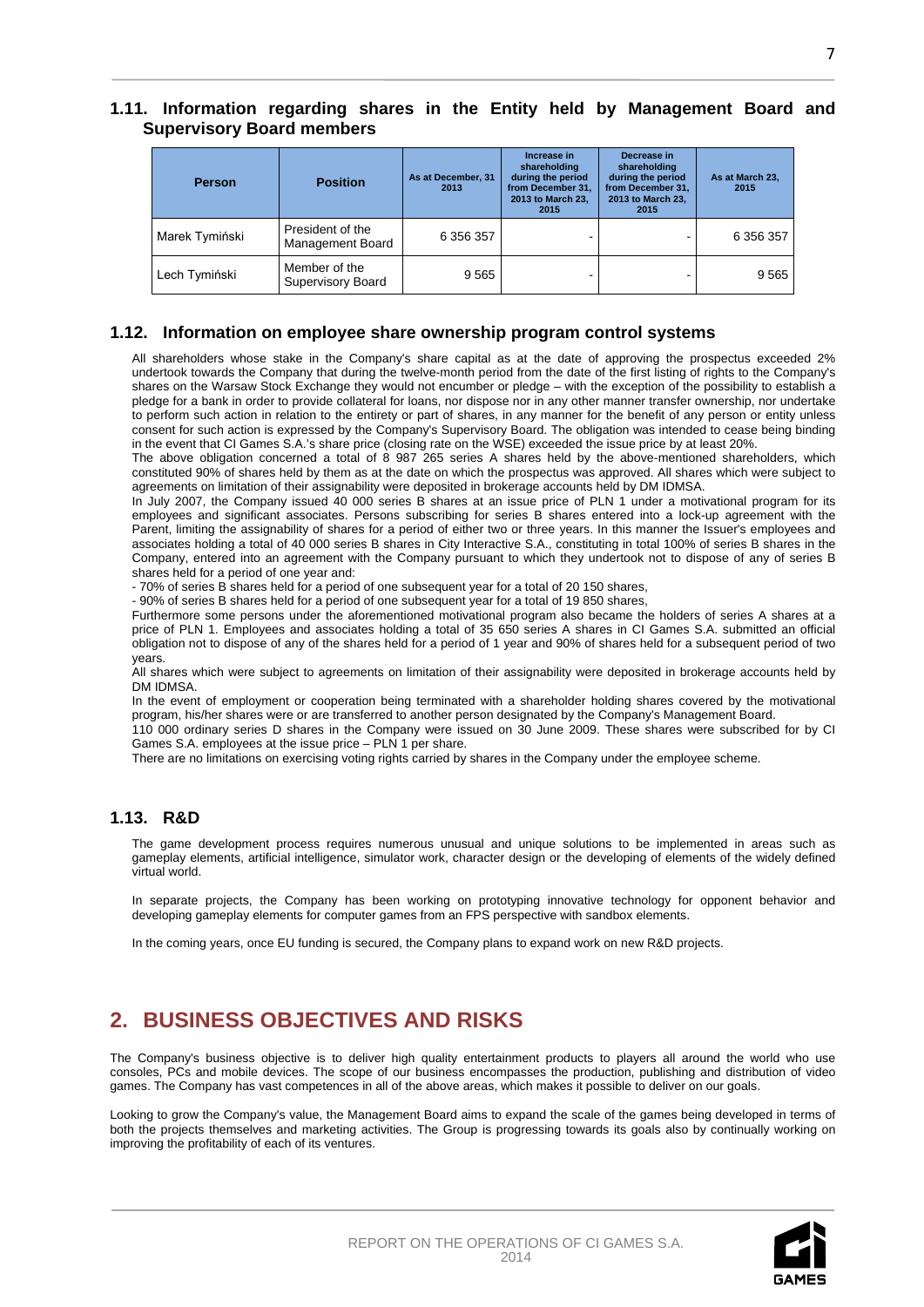During the reporting period, bodies authorized to audit and supervise the Group's business did not identify any legal violations that would have a considerable impact on its situation.

The Company's Management Board did not publish any estimates or forecasts concerning the Group's results other than those presented in this report.

According to the Management Board, there are no significant circumstances that would indicate the inability or serious threat to continue the entity's operations in the foreseeable future.

According to the Management Board, there are no substantial threats to the Company's continuing as a going concern.

#### **Main external factors having effect on the Company are as follows:**

#### **Macroeconomic risk**

The video game market, which is where the Company operates, is highly competitive, and technology and consumer interests change rapidly. A significant factor that exerts a negative impact on operational efficiently are the macroeconomic fluctuations in specific markets. In order to minimize risk, the Company develops its operations on a global scale, independently releasing products in all of the most significant markets around the world. In recent years the entertainment industry has been developing dynamically, and it is estimated that the value of the video gaming market has already exceed that of the film industry.

#### **Competition risk**

The Company operates in a market where the leading position is held by companies with strong, established positions. The Company efficiently utilizes its key assets: experienced team, worldwide distribution network and cost advantage linked with lower profitability thresholds in relation to other, much larger developers. A flat organizational structure enables flexibility and short reaction time. Since mid-2014, the Company has been currently developing games exclusively for new-gen consoles (Sony PlayStation4®, XboxOne®) and PCs that have high commercial potential.

#### **Risk of change in trends**

The Company operates in the new technology and virtual entertainment fields, where product life cycles are relatively short. What cannot be counted out is the risk of new solutions appearing, meaning that the products offered by the Group cease to be attractive and do not ensure the desired revenue. In order to minimize this risk a strategy has been adopted to follow trends and offer a range on the market which is proven and enjoys success amongst customers, rather than setting trends, a strategy that is a lot more expensive and risky.

The Company's principal activities in this field are based on continuous monitoring of the market with regard to the development of new technologies through next-gen consoles, mobile devices and internet.

The current project pipeline ensures diversification of CI Games' product range and mitigates market risk.

#### **Risk of changes in legal and regulations**

Frequent changes in legal and tax regulations in Poland and other markets constitute a threat to the Company's operations. This concerns the regulation and interpretation of regulations connected with intellectual property, capital market, labor law and social security, tax law and regulations concerning commercial law. In some countries the issue of banning video games containing elements of violence is frequently raised. There is thus a risk of changes in regulations in a country where the Group sells its products which could have a negative impact on the Group's financial performance.

At the same time the Company undertakes activities aimed at eliminating risk through cooperating with specialist law firms around the world as well as insuring its entire catalog against product liability.

#### **Currency risk**

Most of the Company's revenue in 2014 was generated in two currencies: EUR and USD. The Parent hedges currency risk through incurring liabilities in these currencies.

#### **Risk factors directly connected with the Company's operations include:**

#### **Risk associated with loss of key employees**

The Company's success is to a large extent dependent on the knowledge and experience of employees. This is a characteristic feature of video game developers in a business where the key assets are intangible. In this market it is difficult to seek out qualified industry specialists. The recruitment of new employees is furthermore combined with the period of their introduction to work, resulting in a temporary decrease in productivity.

#### **Risk associated with loss of key customers**

Sales are conducted on the basis of a developed retail network in Poland and on close cooperation with international distributors from around the world. This is a risk associated with the termination of distribution agreements or the bankruptcy of entities that are formal purchasers of goods and for which the Company is a creditor. In order to minimize the possibility of incurring losses, the Parent has subsidiaries in the most operationally significant markets such as the U.S., the U.K. and Germany, whose task is to constantly expand distribution opportunities and to work closely with distributors.

#### **Supplier risk**

One risk area related to suppliers is the introduction of titles on specific consoles and cooperation with their owners during the certification process. Non-acquisition of certification and the potential for termination of release agreements for consoles are two main elements of risk that exist in reality and may have an impact on the Company's financial results. It should however be emphasized that the Issuer makes specific efforts to meticulously fulfill and perform all obligations under agreements entered into between such entities and the Issuer or its subsidiaries. Payments connected with the release of games for consoles formed the main part of the Company's commercial liabilities during the reporting period and are always paid on time.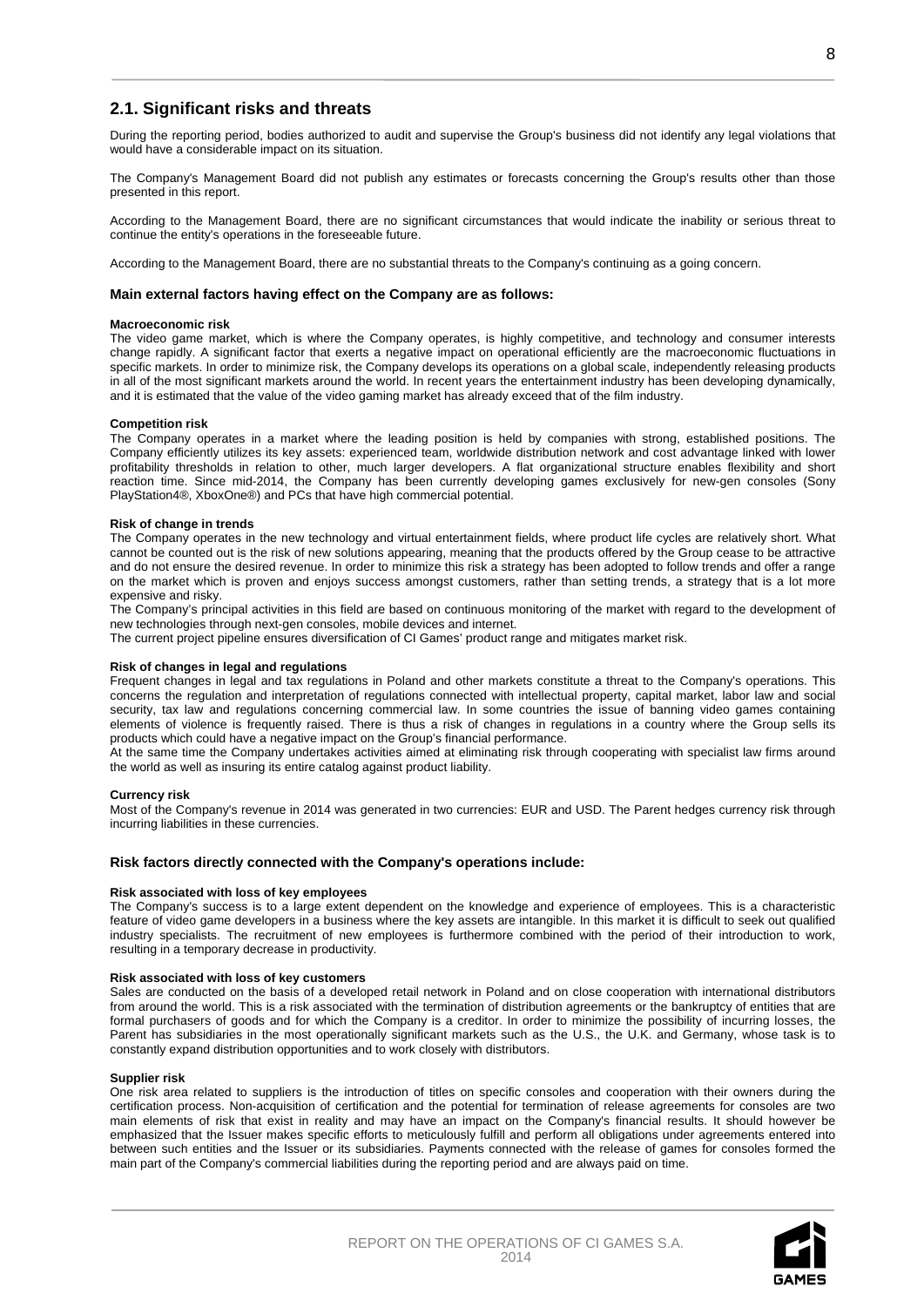#### **Corporate growth risk**

The rising costs of game development may lead to an increase in the need for external financing. Should the need to finance additional projects arise CI Games S.A., has the capability to raise capital from the financial markets.

#### **Product portfolio risk**

The video game market is driven by expectations connected with the release of new products. There is a risk that some products are finished later than planned, which as a consequence has a negative impact on cash flows generated and the financial result in specific periods.

Internal factors that can cause the delay of a release include difficulties in specifying the time needed to finish production and inspect the quality of a game in order for it to fulfill all expectations relating to quality. The release of a game that does not fulfill the high standards adopted by the Company could have a negative impact not just on the anticipated revenues from sale of this specific product but could also weaken the Company's image.

An external factor capable of resulting in the decision to postpone a release is the market situation, since an important element of the decision-making process is release of a game when competition from other products is at its lowest. Amongst other external factors a significant element is supplier delays in timely preparation of ordered game components.

In many instances rescheduling of a release is connected with an element of marketing known as the "long-awaited game," which is beneficial in creating a product image.

An additional aspect is the risk of companies or external persons threatening the Company with legal action concerning copyrights to games, their elements, trademarks or reserved names for specific products. Operations in the United States are particularly exposed to this risk since this jurisdiction is characterized by strict legislation. In order to avoid losses here, the Company hires law firms specializing in intellectual property law and registers the trademarks of its products. In submitting such an application to protect trademarks in the European Union and in other countries around the world, availability in specific markets is verified and the risk of violating third party trademarks is estimated.

#### **Liquidity risk**

The Company is exposed to liquidity risk. Protection against the risk of customer default is ensured through analyzing their financial condition and monitoring payment of receivables on an on-going basis. The Parent is also able to raise capital through bank debt or bond issues.

#### **Risk associated with incorrect estimates for expenditures and future sales**

The production, publishing and distribution of products requires estimates to be made prior to market launch as regards the future value of sales of own products. In practice, there exist substantial differences between specific products in terms of units sold and the capacity to generate revenue on those sales. Based on many years of experience, the Company estimates the commercial potential for each of its titles, however it is unable to fully eliminate the risk of erroneously estimating expenditures and futures sales.

#### **Risk associated with delays in game development**

Rescheduling and delays in computer game releases are a normal occurrence on the video game market. The production of computer games is a complex and costly process, based largely on creative and artistic work, resulting in substantial risk of incorrectly predicting the work schedule on any given game, as well as the risk of technical programming-related problems arising (e.g. failure to meet quality requirements or problems with proper functioning of the game), as well as insufficient financing or the lack thereof.

#### **Risk associated with producing games for consoles, smartphones and tablets**

Producing games for consoles and iOS and Android devices means having to go through certification by platform owner. There is a risk that cooperation with the platform owner will end, that there will be delays in obtaining certification or that it will not be obtained for a game that has already been produced, which could result in a delayed release. The Company has entered the mobile gaming segment, where it minimizes risks connected with new market entry by selecting partners who are already experienced in this area.

#### **2.2. Overview of capacity to deliver on investment objectives**

CI Games S.A. has the capacity to finance its investment projects. During FY 2015, the Company intends to maintain the existing level of investment. It will use own funds as well as capital raised from the banking or financial sector to finance its investment projects.

## **3. OPERATIONAL RESULTS AND FINANCIAL SITUATION**

## **3.1. Description of the Company's significant achievements or set-backs in 2014 and events impacting its financial results**

#### • **New credit agreement**

On February 21, 2014, the Company signed a current-account loan agreement with Bank Spółdzielczy w Ostrowii Mazowieckiej, having its registered office in Ostrów Mazowiecka, ul. 3-go Maja 32. The Company received a PLN 5 million limit to be used for general corporate purposes, including Enemy Front and Lords of the Fallen development and marketing. Terms did not differ from market terms. The final repayment date is March 31, 2015.

#### • **Execution of reverse factoring agreement and annex to existing treasury transactions**

On May 13, 2014, the Company executed a reverse factoring agreement with Warsaw-based Alior Bank S.A., under which the bank issued a EUR 2 million limit to the Issuer for financing products/licenses/production work concerning Enemy Front and Lords of the Fallen. The final repayment deadline is February 28, 2015.

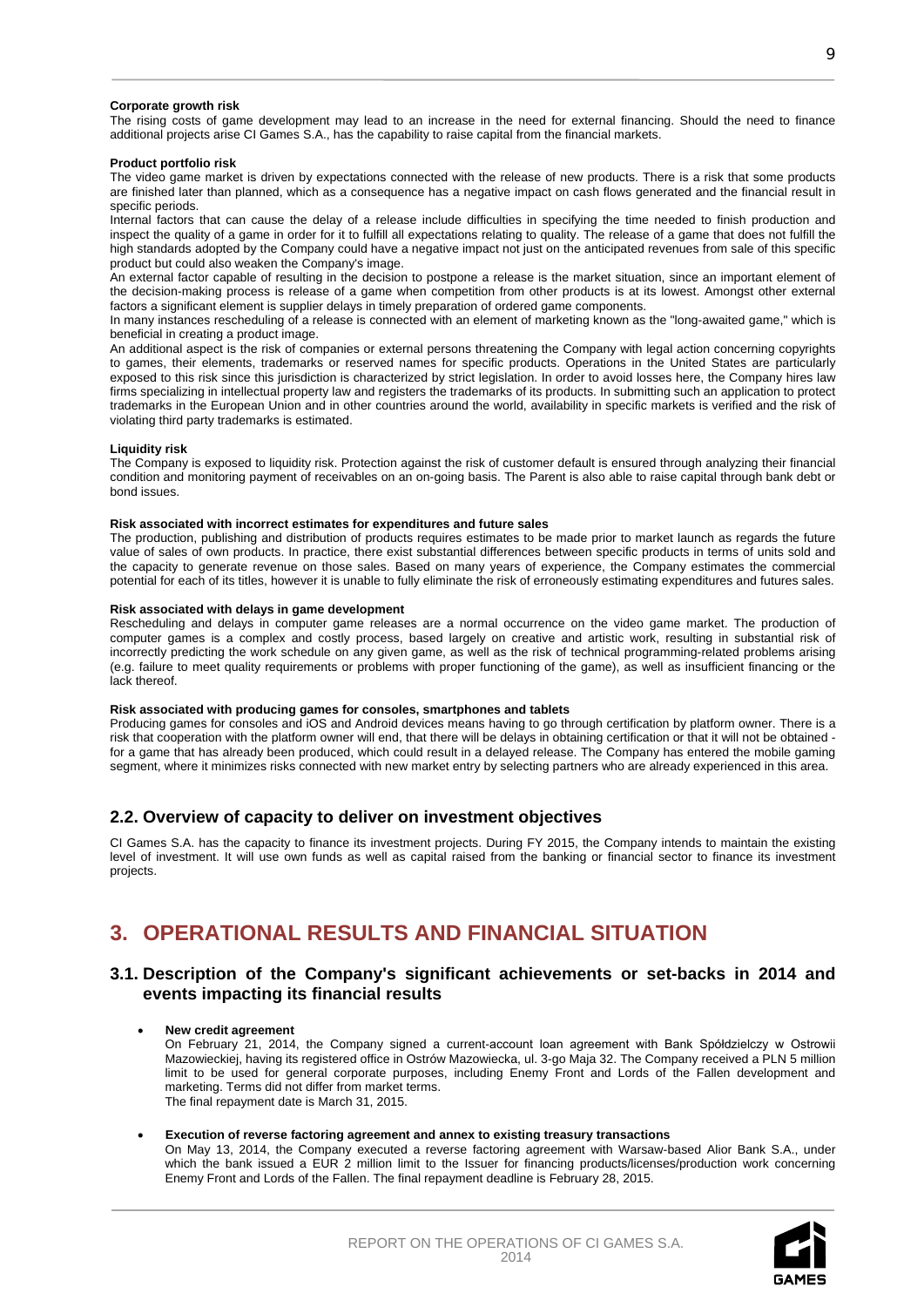The terms and provisions of the agreement did not differ from those normally applied to this type of agreement. At the same time, the Company executed an annex with Alior Bank S.A. to a treasury services framework agreement, under which forward contracts may be executed, extending the framework agreement to May 12, 2015.

#### • **Release of Enemy Front**

On June 13, 2014 Enemy Front was released for PlayStation® 3, Xbox360® and PC. In the first run, the Company sold over 300 000 copies to distributors in the U.S. and Europe.

In connection with having completed work on Enemy Front, certain decisions were made regarding optimization of the Company's organizational structure and liquidation of branches, which positively affected cash flows.

#### • **Management Board member appointment**

On 16 June 2014, the Company's Supervisory Board appointed Adam Pieniacki as a member of CI Games S.A.'s Management Board. Adam Pieniacki was CFO at CI Games S.A.

#### • **General Meeting of CI Games S.A.**

An ordinary general meeting of CI Games S.A. took place on June 17, 2014, which adopted the following resolutions:

- resolution 1 regarding appointment of the general meeting chairperson,
- resolution 2 regarding decision not to appoint a counting committee,
- resolution 3 regarding adoption of an agenda,
- resolution 4 regarding examination and approval of the management report on the operations of CI Games S.A. for 2013,
- resolution 5 regarding examination and approval of the financial statements of CI Games S.A. for 2013,
- resolution 6 regarding examination and approval of the management report on the operations of the parent of CI Games Group for 2013,
- resolution 7 regarding examination and approval of the financial statements of CI Games Group for 2013, prepared by the parent,
- resolution 8 regarding distribution of profit for 2013,
- resolution 9 regarding a vote of approval for the President of CI Games S.A.'s Management Board for 2013,
- resolution 10 regarding a vote of approval for a Member of CI Games S.A.'s Management Board for 2013,
- resolution 11 regarding examination and approval of the Supervisory Board's report on activities in 2013 and statement on evaluation by the Supervisory Board of the Management Board report on CI Games S.A.'s operations and CI Games Group's financial statements for financial year 2013,
- resolution 12 regarding a vote of approval for the Chairperson of CI Games S.A.'s Supervisory Board for 2013 (K. Sroczyński),
- resolution 13 regarding a vote of approval for a Member of CI Games S.A.'s Supervisory Board for 2013 (M. Dworak),
- resolution 14 regarding a vote of approval for a Member of CI Games S.A.'s Supervisory Board for 2013 (L. Tymiński),
- resolution 15 regarding a vote of approval for a Member of CI Games S.A.'s Supervisory Board for 2013 (T. Litwiniuk),
- resolution 16 regarding a vote of approval for a Member of CI Games S.A.'s Supervisory Board for 2013 (G. Leszczyński),

#### • **Liquidation of subsidiary**

On September 2, 2014, the Company received a decision from Canada's Ministry of Finance regarding consent for dissolution (liquidation) of one of the Company's subsidiaries: City Interactive Canada Inc, based in Ontario, Canada, which was not operational because distribution activities in both Americas were transferred to a U.S.-based subsidiary of the Company as well as to the parent, CI Games S.A.

Due to a lack of economic or operational justification for maintaining an office in Canada, the Management Board of CI Games S.A. decided to liquidate the company.

#### • **Lords of the Fallen release**

Lords of the Fallen, an action RPG produced for next-gen consoles PlayStation®4 and XboxOne®, was released on October 28, 2014. In the first run, the Company sold over 600 000 copies to distributors in the U.S. and Europe, with the total for the fourth quarter of 792 000.

#### • **Execution of reverse factoring agreement and annex to existing treasury transactions**

On October 3, 2014, the Company signed an annex with Alior Bank S.A. to a reverse factoring agreement of May 13, 2014, pursuant to which the financing limit was increased from EUR 2 million to EUR 2.6 million. The other significant provisions and terms of the agreement remained intact.

#### • **Series E bond buy-back**

On December 18, 2014, the Company completed a full and timely buy-back of CI Games S.A.'s series E bonds. The total value of the buy-back, together with interest, was PLN 5 703 000.

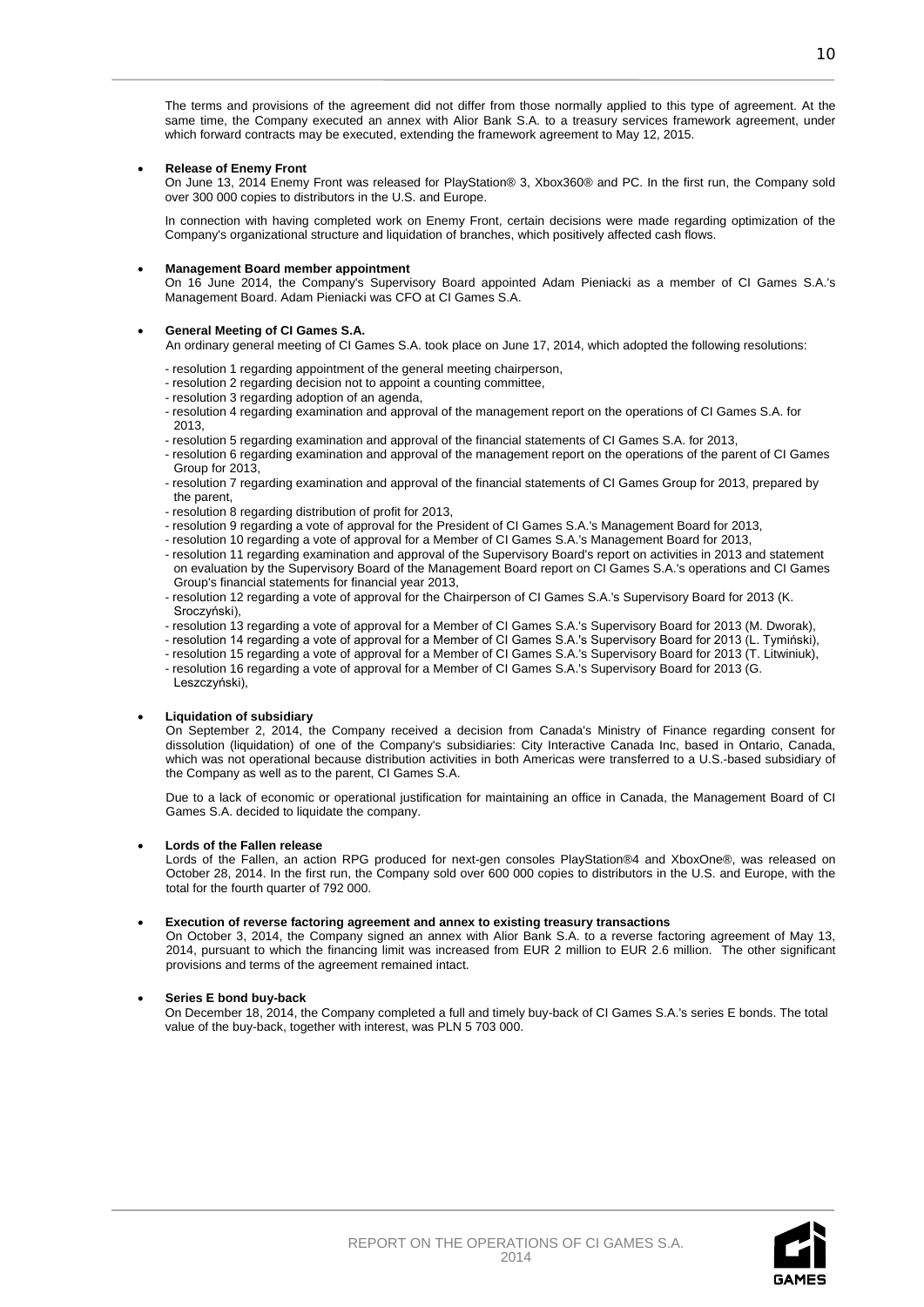## **3.2. Exchange rates**

Balance sheet assets and liabilities are translated using the average exchange rate announced by the National Bank of Poland as at the end of the reporting period:

- EURPLN as at December 31, 2013 4.1472
- EURPLN as at December 31, 2014 4.2623

Items in the statement of profit and loss and statement of cash flows are translated using average exchange rates, calculated as the arithmetical average of exchange rates announced by the National Bank of Poland as at the last day of each month in a given period:

- EURPLN in 2013 4.2110
- $\bullet$  EURPLN in 2014 4.1893

## **3.3. Selected financial data**

| <b>STATEMENT OF PROFIT AND LOSS</b>     | 2014            |                 | 2013            |                 |
|-----------------------------------------|-----------------|-----------------|-----------------|-----------------|
|                                         | <b>PLN 000s</b> | <b>EUR 000s</b> | <b>PLN 000s</b> | <b>EUR 000s</b> |
| Net revenue from sales                  | 97 700          | 23 3 22         | 100 971         | 23 978          |
| Profit (loss) from operating activities | 1 2 1 4         | 290             | 14 177          | 3 3 6 7         |
| Gross profit (loss)                     | 1 1 2 1         | 267             | 10 502          | 2 4 9 4         |
| Net profit (loss)                       | 1017            | 243             | 26 677          | 6 3 3 5         |
| Number of shares (in 000s)              | 13914           | 13914           | 13 914          | 13914           |
| Profit (loss) per ordinary share        | 0.07            | 0.02            | 1.92            | 0.46            |

The Company posted PLN 97.7 million in net revenue from sales, denoting a PLN 3.3 million decrease from 2013. The principal factor contributing to the sales results achieved during the period were the following releases: Enemy Front and Lords of the Fallen, as well as commencement of products sales within the U.S. through a subsidiary.

A description of factors affecting the Company's operating performance is provided in point 3.4 of this report.

In 2014, the Company's net profit came to PLN 1 million, resulting primarily from the earnings generated on Lords of the Fallen and loss obtained on Enemy Front.

| <b>BALANCE SHEET</b>                | 31.12.2014      |                 | 31.12.2013      |                 |
|-------------------------------------|-----------------|-----------------|-----------------|-----------------|
|                                     | <b>PLN 000s</b> | <b>EUR 000s</b> | <b>PLN 000s</b> | <b>EUR 000s</b> |
| Non-current assets                  | 61 010          | 14 3 14         | 72 087          | 17 382          |
| Current assets                      | 37 753          | 8858            | 27 135          | 6543            |
| <b>Total assets</b>                 | 98763           | 23 171          | 99 221          | 23 9 25         |
| Equity                              | 80 415          | 18 867          | 79 399          | 19 145          |
| Share capital                       | 1 3 9 1         | 326             | 1 3 9 1         | 336             |
| <b>Liabilities</b>                  | 18 348          | 4 3 0 5         | 19823           | 4780            |
| Non-current liabilities             | 4 4 6 7         | 1 0 4 8         | 1 1 2 2         | 271             |
| <b>Current liabilities</b>          | 13880           | 3 2 5 6         | 18701           | 4 5 0 9         |
| <b>Total equity and liabilities</b> | 98763           | 23 171          | 99 222          | 23 9 25         |

CI Games S.A.'s carrying amount as at December 31, 2014 was PLN 98.8 million, a 0.5% increase in comparison with December 31, 2013.

Non-current assets recognized in the balance sheet as at December 31, 2014 amounted to PLN 61 million (accounting for 62% of the Company's total assets) and had decreased by 15% in comparison with the situation as at December 31, 2013.

The decline in non-current assets results mainly from a decrease in intangible assets as at the 2014 year-end, comparing with the end of 2013. This has to do with having completed development of Enemy Front and Lord of the Fallen in 2014.

The Company's current assets as at December 31, 2014 amounted to PLN 37.8 million, a 39% increase, mainly on the back of growth in receivables. Trade receivables increased, resulting from the release and commencement of sales of Lords of the Fallen in the fourth quarter, namely on October 28, 2014.

As at December 31, 2014, the Company's equity amounted to PLN 80.4 million (81.4% of the carrying amount), denoting a 1.3% increase in relation to December 31, 2013. The increase in equity mainly resulted from growth in retained earnings.

The Company's liabilities on the balance sheet date were PLN 18.3 million, down PLN 1.5 million from the end of 2013, which on the one hand resulted from repayment of credit facilities, while on the other - growth in a deferred tax provision.

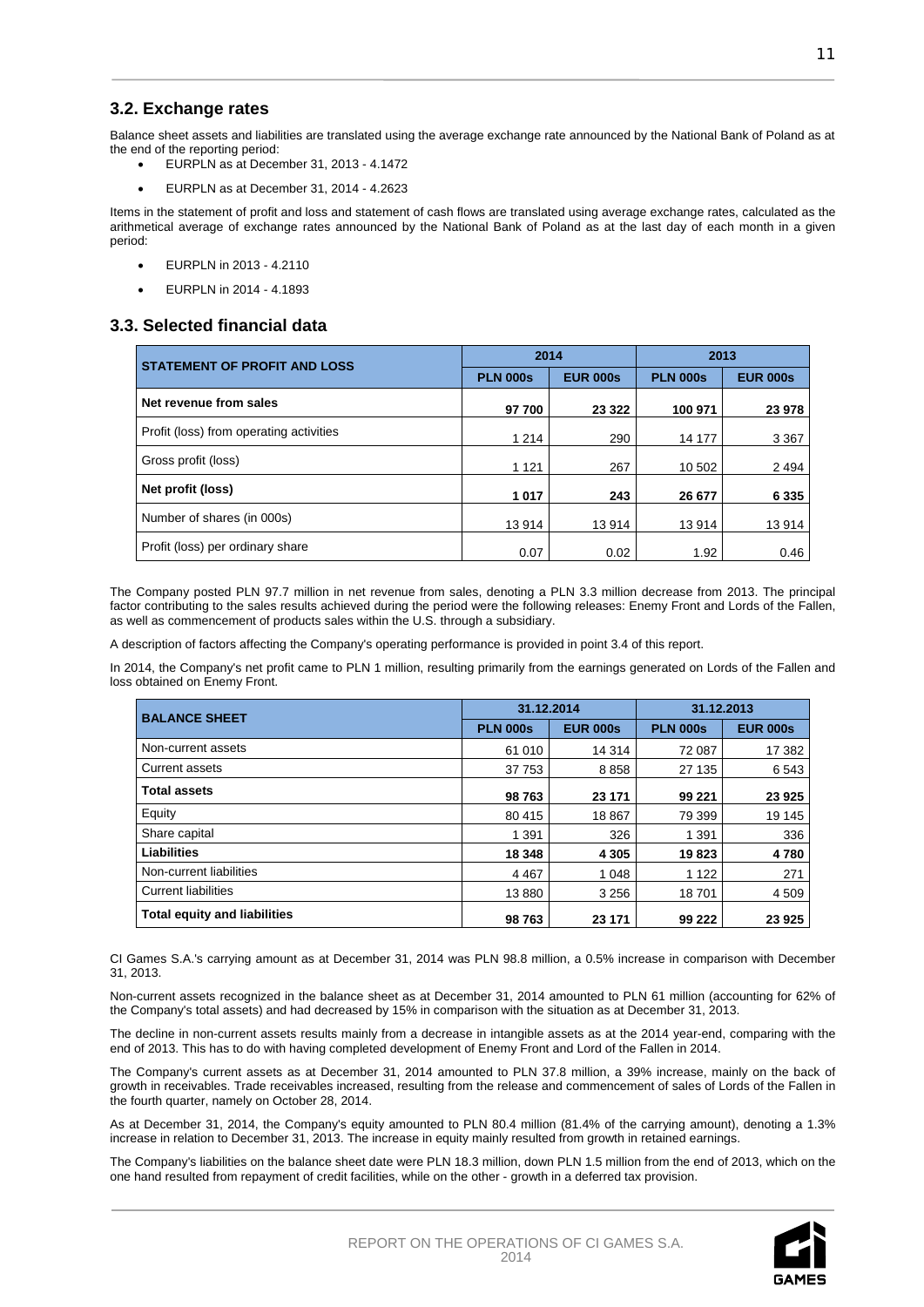| <b>STATEMENT OF CASH FLOWS</b>           | 2014            |                 | 2013            |                 |
|------------------------------------------|-----------------|-----------------|-----------------|-----------------|
|                                          | <b>PLN 000s</b> | <b>EUR 000s</b> | <b>PLN 000s</b> | <b>EUR 000s</b> |
| Net cash flows from operating activities | 32 340          | 7 7 2 0         | 31 145          | 7 3 9 6         |
| Net cash flows from investing activities | $-27461$        | $-6555$         | $-30953$        | -7 351          |
| Net cash flows from financing activities | $-6179$         | -1 475          | $-4672$         | $-1110$         |
| Net cash flows                           | $-1300$         | $-310$          | $-4480$         | -1 064          |

The Company entered 2014 with PLN 9.9 million in cash and cash equivalents.

Net cash flows from operating activities amounted to PLN 32.3 million. The key items affecting cash flows was the gross profit reported for 2014, adjusted for impairment amounting to PLN 42.3 million, resulting from new game releases, alongside an increase in receivables by PLN 16.3 million.

Net cash flows from investing activities were negative at PLN -27.5 million. Expenditures connected with the financing of new game development constituted the key item.

Net cash flows from financing activities were negative at PLN -6.2 million, resulting from the Parent's bond buyback and repayment of credit facilities.

Cash and cash equivalents at the end of the reporting period amounted to PLN 8.6 million.

## **3.4. Profitability ratios**

| Ratio                 | Unit of<br>measure | 2014  | 2013  |
|-----------------------|--------------------|-------|-------|
| Sales margin          | %                  | 19.0% | 40.4% |
| <b>EBITDA</b> margin  | %                  | 44.4% | 30.4% |
| EBIT operating margin | %                  | 1.2%  | 14.0% |
| Gross margin          | %                  | 1.1%  | 10.4% |
| Net margin            | %                  | 1.0%  | 26.4% |
| Return on assets      | %                  | 1.0%  | 26.9% |
| Return on equity      | %                  | 1.3%  | 33.6% |

#### **Ratios calculated as follows:**

| Sales margin                                                                        | $=$ | profit from sales / revenue from sales |
|-------------------------------------------------------------------------------------|-----|----------------------------------------|
| <b>EBITDA</b> margin                                                                | $=$ | EBITDA / Revenue from sales            |
| <b>EBIT</b> operating margin                                                        | $=$ | Operating profit / revenue from sales  |
| Gross margin                                                                        | $=$ | Profit before tax / revenue from sales |
| Net margin                                                                          | $=$ | Net profit / revenue from sales        |
| Return on assets                                                                    | $=$ | Net profit / assets                    |
| Return on equity                                                                    | $=$ | Net profit / equity                    |
| margin reached 10% in 2014, down by 21 4pp from 2013, resulting from the following: |     |                                        |

Sales margin reached 19% in 2014, down by 21.4pp from 2013, resulting from the following:

In 2014, Lords of the Fallen was sold at full retail price of USD 59.99 in the U.S., while Enemy Front was sold at a price of USD 39.90. The difference in store pricing resulted from the fact that Lords of the Fallen was developed for new consoles (PS4 and XBoxOne), while Enemy Front for the older generation (PS3, Xbox).

Furthermore, given its high quality and reviews received from critics, Lords of the Fallen was being positioned as one of the best global productions available. The higher retail price of Lords of the Fallen translated into higher margins for the Company.

## **3.5. Asset structure**

| <b>Item</b>                   | Unit of<br>measure | 2014  | 2013  |
|-------------------------------|--------------------|-------|-------|
| Intangible assets             | %                  | 29.8% | 44.1% |
| Property, plant and equipment | %                  | 1.3%  | 1.4%  |
| Trade receivables             | %                  | 24.6% | 8.0%  |
| Inventories                   | %                  | 3.0%  | 3.4%  |
| <b>Current investments</b>    | %                  | 0.2%  | 0.4%  |
| Cash and cash equivalents     | %                  | 8.7%  | 10.0% |
| Deferred income tax assets    | %                  | 25.9% | 22.5% |
| Other assets                  | %                  | 6.4%  | 10.2% |

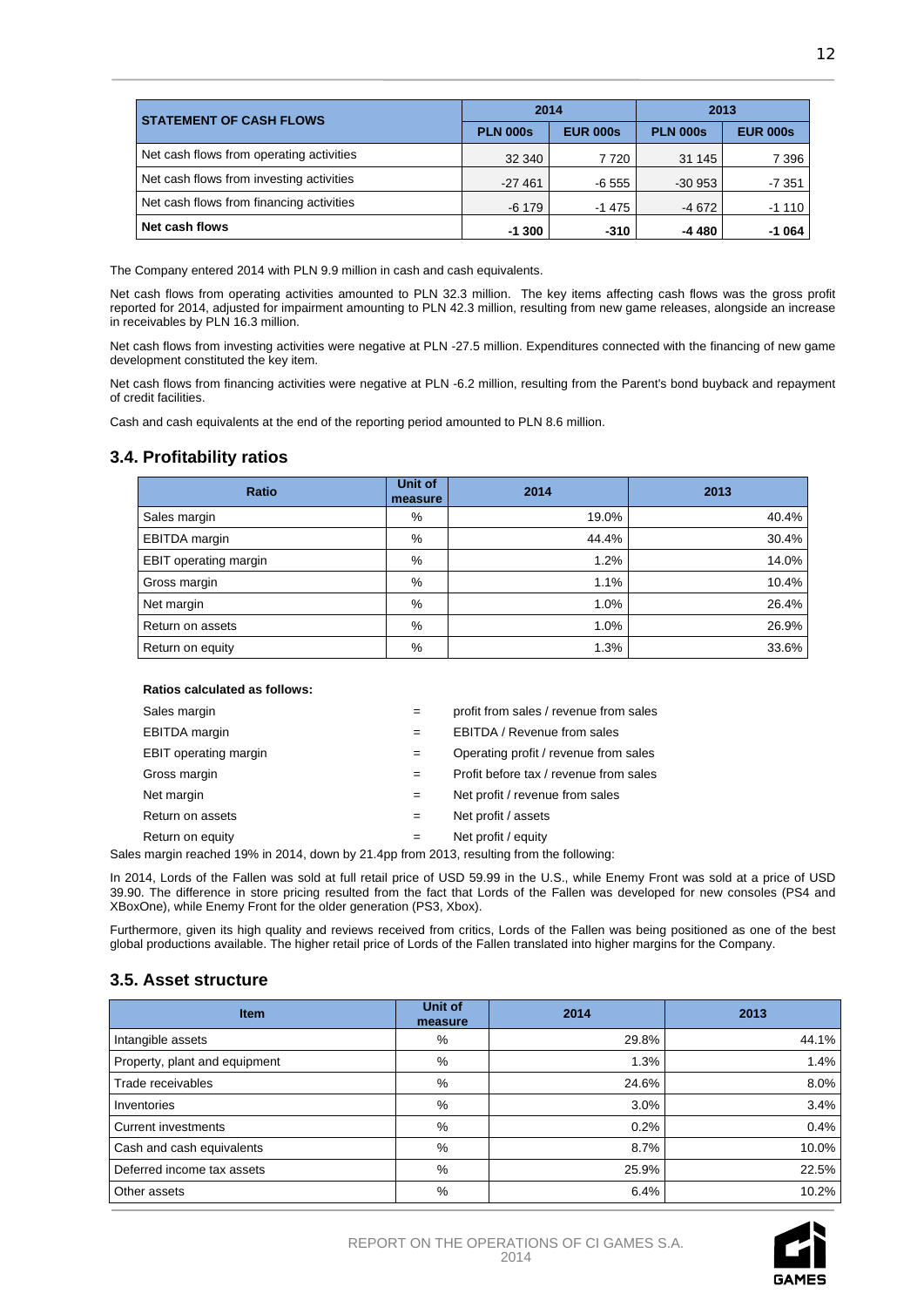The asset structure at the end of 2014 (similar to previous years) was dominated by intangible assets, consisting primarily of game development costs. At December 31, 2014, this item amounted to PLN 29.5 million and accounted for 29.8% of the Company's assets.

Significant assets include deferred income tax assets (25.9% of the total carrying amount), cash and cash equivalents (8.7%) and trade receivables (24.6%).

## **3.6. Turnover ratios**

| <b>Ratio</b>                  | Unit of measure | 2014 | 2013 |
|-------------------------------|-----------------|------|------|
| Asset turnover ratio          | Times turned    | 1.0  | 1.0  |
| Inventory turnover ratio      | over            | 33.0 | 30.3 |
| Receivables collection period |                 | 91   | 29   |
| Payables repayment period     | Number of days  | 47   | 41   |

#### **Ratios calculated as follows:**

Asset turnover ratio = revenue from sales / assets

Inventory turnover ratio = revenue from sales / inventory at the end of reporting period

{Receivables collection period = (trade and other receivables / revenue from sales) \* number of days in period

Payables payment period = (trade and other payables / revenue from sales) \* number of days in period

Turnover of inventories, receivables and payables increased mainly because of the release of Lords of the Fallen, which took place in the fourth quarter of 2014. Settlement of contracts with the Company's largest distributors will take place in Q1 2015, and turnover ratios should return to normal levels in that period.

## **3.7. Debt ratios**

| <b>Item</b>           | 2014  | 2013  |
|-----------------------|-------|-------|
| Debt ratio            | 0.19  | 0.20  |
| Debt to equity        | 0.23  | 0.25  |
| Equity to assets      | 1.39  | 1.12  |
| Short-term debt ratio | 0.14  | 0.19  |
| Long-term debt ratio  | 0.045 | 0.011 |

#### **Ratios calculated as follows:**

Debt ratio = (current liabilities + non-current liabilities) / total equity and liabilities

Debt to equity = (current liabilities + non-current liabilities) / equity

Equity to assets= (equity + non-current liabilities) / non-current assets

Current debt ratio  $=$  current liabilities / total equity and liabilities

Long-term debt ratio = non-current liabilities / total equity and liabilities

Debt ratios have improved in relation to the previous year. This is because all interest-bearing liabilities had been repaid by December 31, 2014.

## **3.8. Liquidity ratios**

| <b>Item</b>   | 2014 | 2013 |
|---------------|------|------|
| Current ratio | 2.72 | 1.45 |
| Quick ratio   | 2.51 | 1.27 |
| Cash ratio    | 0.62 | 0.53 |

#### **Ratios calculated as follows:**

Current ratio = current assets / current liabilities

Quick ratio = (current assets - inventory) / current liabilities

Cash ratio = cash and cash equivalents / current liabilities

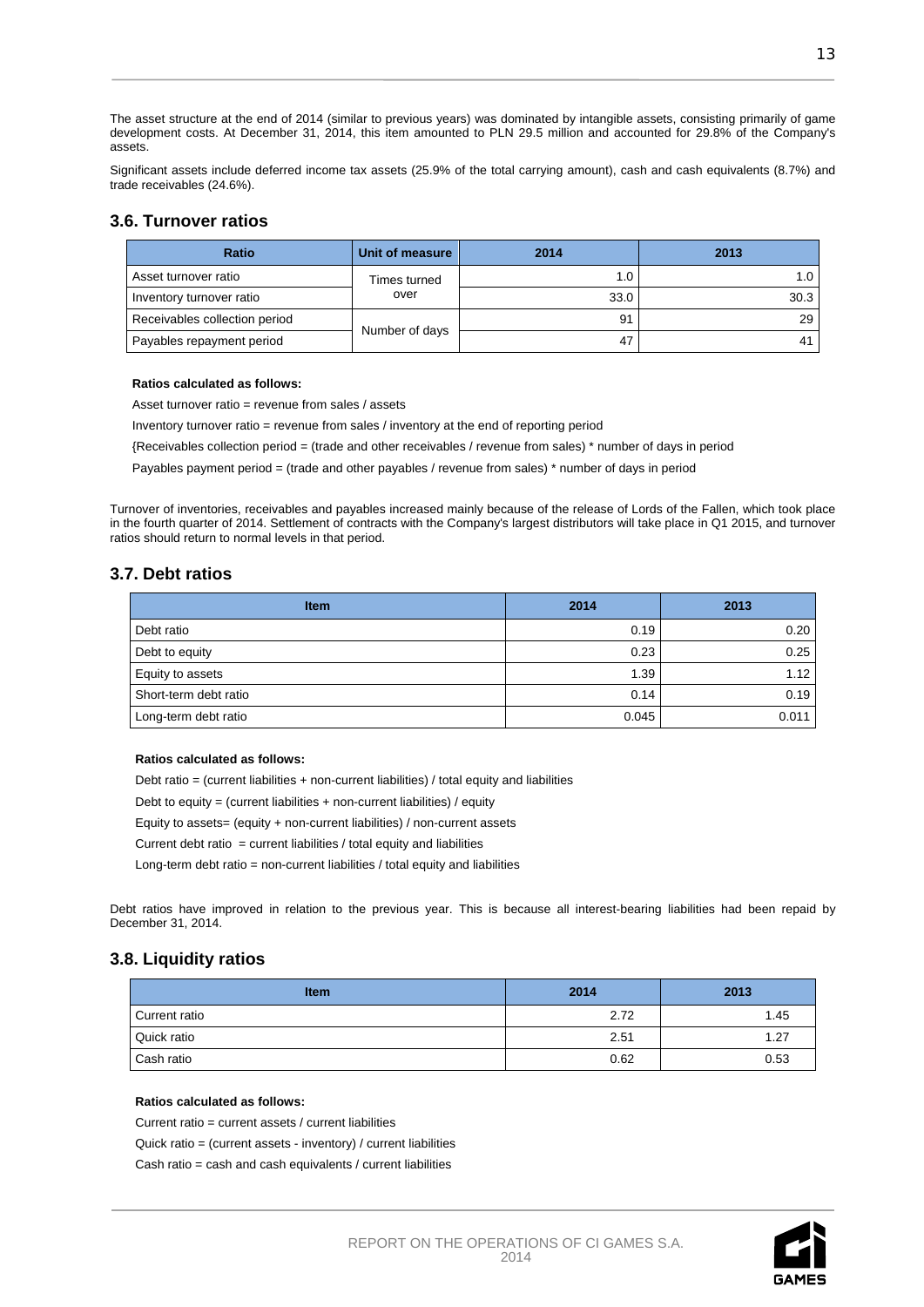All of the Company's liquidity ratios have improved considerably and are currently at very high levels. This resulted from not having any interest-bearing liabilities as at December 31, 2014 and maintaining a safe level of cash.

## **3.9. Financing structure**

| <b>Item</b>                | Unit of<br>measure | 2014  | 2013  |
|----------------------------|--------------------|-------|-------|
| Equity                     | %                  | 81.4% | 80.0% |
| Non-current liabilities    | %                  | 4.5%  | 1.1%  |
| <b>Current liabilities</b> | %                  | 14.1% | 18.8% |

Just as in previous years, the Company financed its operations using own equity, which constitutes 81.4% of equity and liabilities.

All ratios concerning operations, assets and financial situations show that the Company is financially sound and serve as a stable platform for future growth and achievement of the Company's strategic objectives. According to the Company's Management Board, there are no circumstances such as would indicate a threat to the going concern or liquidity of the Company, and therefore to its ability to meeting liabilities in the ordinary course of business.

## **3.10. Information on product sales**

The Company operates in the global video game development and publishing market. The Company places strong emphasis on sales via distribution of finished carriers with computer software, however in some cases it also sells licenses for software distribution within a given area and over a specified period of time.

The Company's revenue structure in 2013-2014 by product value was as follows:

Revenue from sales by value (data in PLN 000s)

| Revenue                                              | 2014   | % share | 2013    | % share | 2014/2013 |
|------------------------------------------------------|--------|---------|---------|---------|-----------|
| Own products (sale of games for consoles and<br>PCs) | 69 591 | 71%     | 82 437  | 82%     | 16%       |
| Licenses                                             | 1948   | 2%      | 6 2 5 1 | 6%      | 31%       |
| Online sales                                         | 26 136 | 27%     | 11 736  | 12%     | 223%      |
| Other sales                                          | 26     | 0%      | 548     | $1\%$   | 5%        |
| <b>Total</b>                                         | 97 700 | 100%    | 100 971 | 100%    | 97%       |

Sales in the online segment grew the fastest in 2014 (up 223%), which is a very good result given that electronic sales (game downloads from the distributor's website) is the most profitable sales channel for the Company, and one that does not require any expenditure on physical manufacturing.

Revenue from sales by volume

| Revenue                                              | 2014    | % share | 2013      | % share | 2014/2013 |
|------------------------------------------------------|---------|---------|-----------|---------|-----------|
| Own products (sale of games for consoles and<br>PCs) | 843 347 | 46%     | 1 573 806 | 68%     | 54%       |
| Licenses                                             | 323 154 | 18%     | 179 750   | 8%      | 180%      |
| Online sales                                         | 648 709 | 36%     | 472 105   | 20%     | 137%      |
| Other sales                                          | 6 5 9 8 | 0%      | 77 709    | 3%      | 8%        |
| Total                                                | 1821808 | 100%    | 2 303 370 | 100%    | 79%       |

## **3.11. Information on markets, including client and supplier dependence**

In 2014, foreign sales accounted for 97% of total Company sales and did not significantly change from 2013. The Company's products are distributed in 72 countries around the world.

| Share of exports in revenue from sales - 2014-2013 |  |        | in PLN 000s |
|----------------------------------------------------|--|--------|-------------|
| <b>Sales</b>                                       |  | 2014   | 2013        |
| Foreign                                            |  | 94 913 | 97 701      |
| % share                                            |  | 97%    | 97%         |
| Domestic                                           |  | 2787   | 3 2 7 0     |
| % share                                            |  | 3%     | 3%          |
| <b>Total</b>                                       |  | 97 700 | 100 971     |

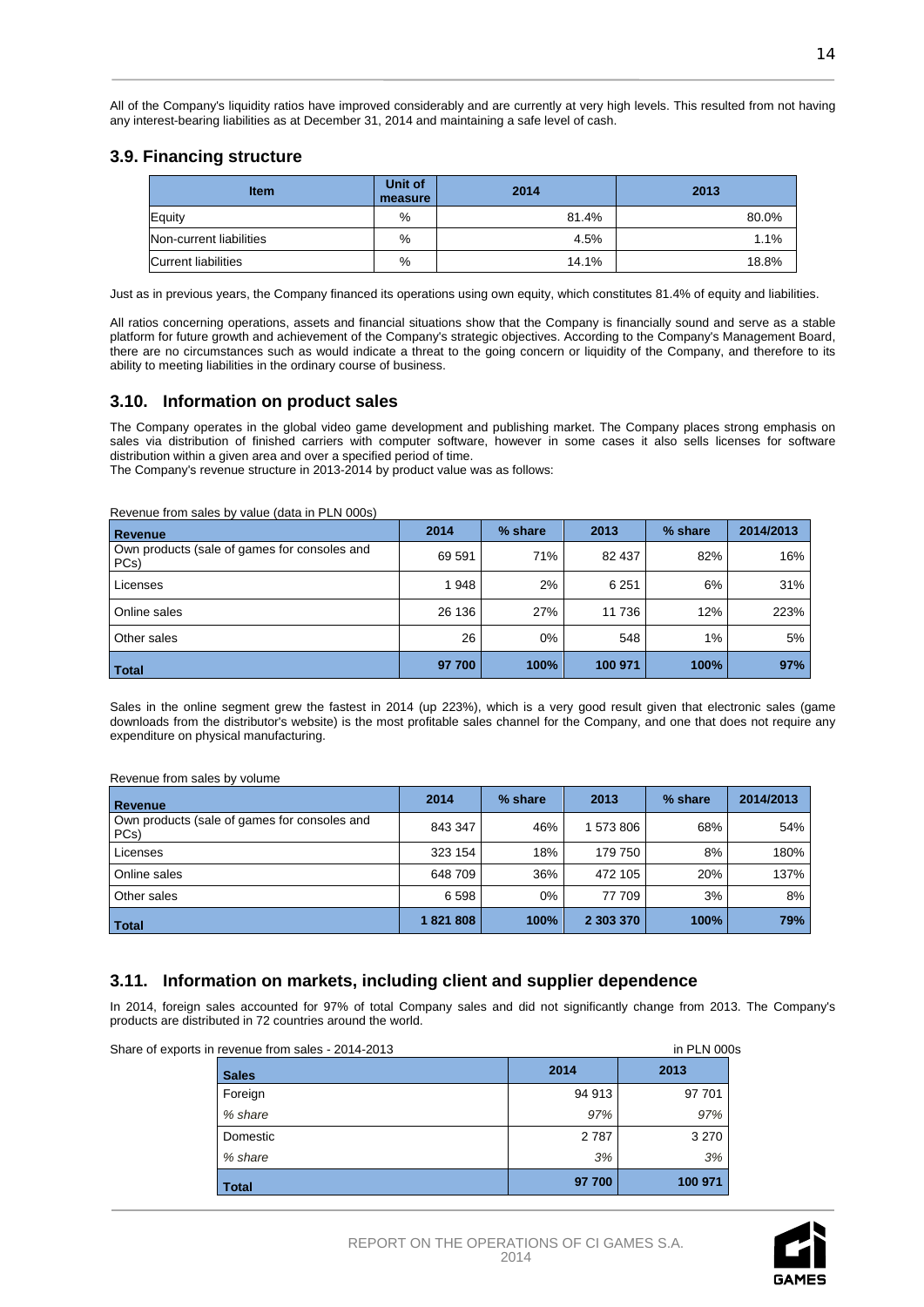Exports accounted for 96% of the sales volume, up by 1pp from 2013.

| <b>Sales</b> | 2014    | 2013      |
|--------------|---------|-----------|
| Foreign      | 1750869 | 2 182 132 |
| % share      | 96%     | 95%       |
| Domestic     | 70 939  | 121 238   |
| % share      | 4%      | 5%        |
| <b>Total</b> | 1821808 | 2 303 370 |

Clients whose share in the Company's sales in 2014 exceeded 5%: City Interactive Inc SA, Koch Media GmbH, Square Enix Limited, Valve Corporation, Namco Bandai Games Europe. Other counter-parties did not exceed the 10% threshold.

The following is a list of suppliers whose share in the Company's purchases in 2014 exceeded 10%: Microsoft Ireland Operations Ltd, Sony DADC USA INC, Sony DADC Austria AG CZECHY, Sony DADC Austria AG. No other supplier exceeded the 10% threshold.

## **3.12. Information regarding CI Games S.A.'s significant agreements**

### **1. Insurance agreements**

During the reporting period, CI Games S.A. held the following insurance policies:

| <b>Insurer</b>                                           | Subject and scope of insurance                                                 | <b>Period</b>                | Value (in 000s)  |
|----------------------------------------------------------|--------------------------------------------------------------------------------|------------------------------|------------------|
| AIG Europe Limited                                       | Civil liability insurance for the Company's<br>Management Board                | 07.11.2012 -<br>06.11.2013   | PLN 50 million   |
| AIG Europe Limited                                       | Civil liability insurance for the Company's<br>Management Board                | 07.11.2013 -<br>06.11.2014   | PLN 60 million   |
| AIG Europe Limited                                       | Civil liability insurance concerning product liability                         | $10.06.2012 -$<br>09.06.2013 | USD 2 million    |
| AIG Europe Limited                                       | Civil liability insurance concerning product liability                         | 10.06.2013 -<br>09.06.2014   | USD 2 million    |
| AIG Europe Limited                                       | Civil liability insurance concerning product liability                         | $05.05.2012 -$<br>04.05.2013 | USD 3 million    |
| AIG Europe Limited                                       | Civil liability insurance concerning product liability                         | $05.05.2013 -$<br>04.05.2014 | USD 3 million    |
| ERGO Hestia S.A.                                         | Insurance for electronic equipment                                             | 15.09.2012 -<br>14.09.2013   | PLN 2.2 million  |
| ERGO Hestia S.A.                                         | Property insurance                                                             | 15.09.2012 -<br>14.09.2013   | PLN 1.3 million  |
| ERGO Hestia S.A.                                         | Additional property insurance                                                  | 27.09.2012 -<br>30.04.2013   | PLN 5.0 million  |
| <b>AVIVA Towarzystwo</b><br>Ubezpieczeń<br>Ogólnych S.A. | Insurance for electronic equipment and property                                | 15.09.2013 -<br>14.09.2014   | PLN 7.7 million  |
| ERGO Hestia S.A.                                         | Civil liability insurance concerning business<br>operations or use of property | 15.02.2013 -<br>14.02.2014   | EUR 0.2 million. |

Furthermore, the Company holds civil liability and Auto-Casco insurance for six passenger vehicles.

## **3. Agreements between shareholders**

The Management Board of CI Games S.A. is not aware of any agreements executed between the Company's shareholders in 2014.

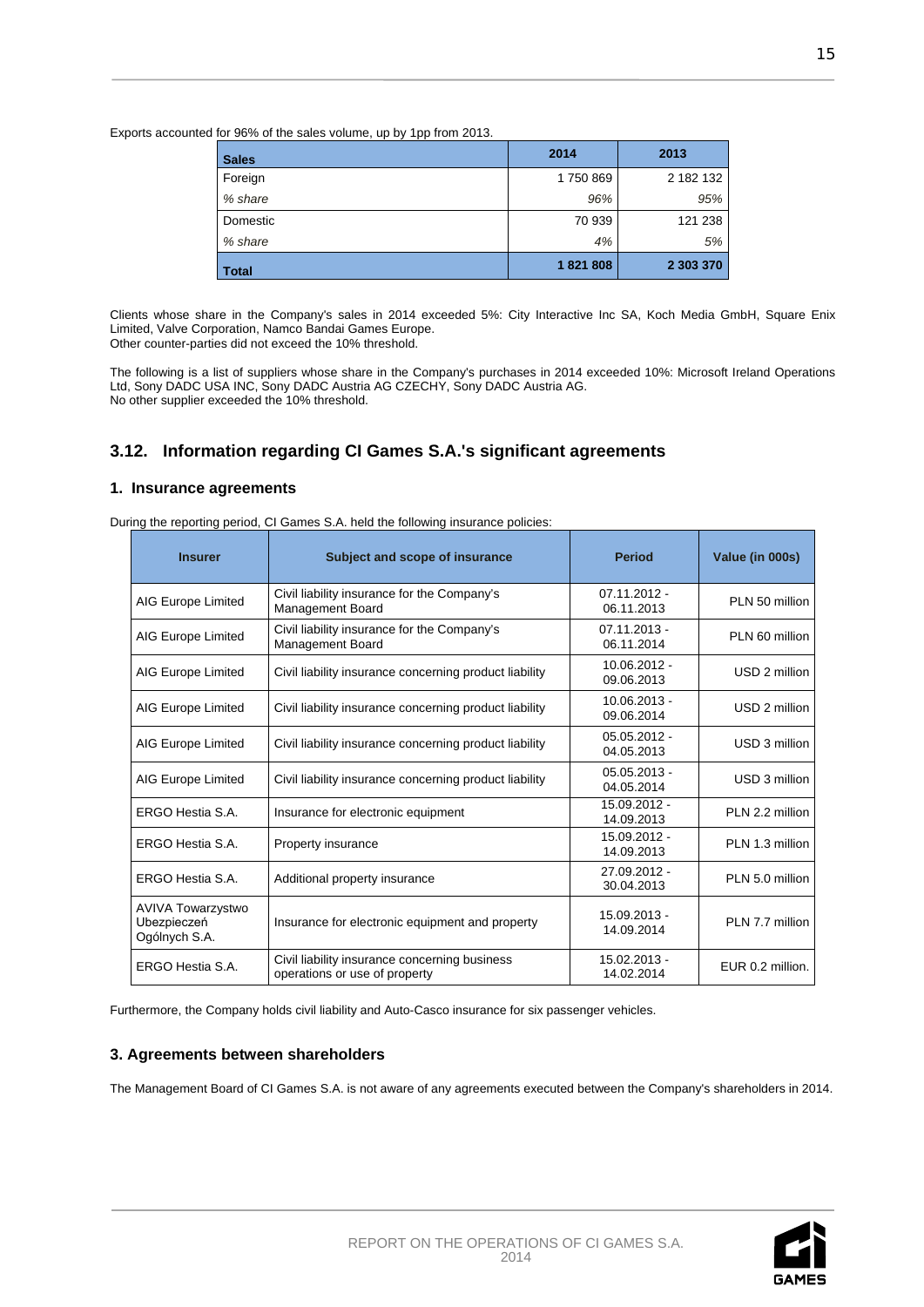## **3.13. Agreements entered into between the Issuer and management personnel providing for compensation in the event of their resignation or dismissal without valid cause or if their dismissal or redundancy occurs as a result of the Company's merger**

No such agreements were executed.

## **3.14. Information on parent CI Games S.A.'s loan agreements with consideration to their maturity dates and on the Company's guarantee and surety agreements**

## **1. Credit and loan agreements**

As at December 31, 2014, the Company did not have any substantial credit and loan liabilities. During the reporting period, the Company executed the following credit agreements:

On February 21, 2014, the Company signed a current-account loan agreement with Bank Spółdzielczy w Ostrowii Mazowieckiej, having its registered office in Ostrów Mazowiecka, ul. The Company received a PLN 5 million limit to be used for general corporate purposes, including Enemy Front and Lords of the Fallen development and marketing. Terms did not differ from market terms.

The final repayment date is March 31, 2015.

On May 13, 2014, the Company executed a EUR 2 million reverse factoring agreement with Alior Bank S.A. for financing products/licenses/production work concerning Enemy Front and Lords of the Fallen. The final repayment deadline is February 28, 2015.

The terms and provisions of the agreement did not differ from those normally applied to this type of agreement. At the same time, the Company executed an annex with Alior Bank S.A. to a treasury services framework agreement, under which forward contracts may be executed, extending the framework agreement to May 12, 2015.

On October 3, 2014, the Company signed an annex with Warsaw-based Alior Bank S.A. to a reverse factoring agreement of May 13, 2014, pursuant to which the financing limit was increased from EUR 2 million to EUR 2.6 million. The other terms of the agreement remained intact.

#### **2. Lease agreements**

As at December 31, 2014, the Parent, CI Games S.A., held one operating lease agreement, which was executed with Getin Leasing S.A. in 2013 (initial value: PLN 76 800, principal remaining as at December 31, 2014: approx. PLN 14 000).

#### **3. Guarantee and surety agreements**

The Company has a bank guarantee issued by Alior Bank S.A. on April 23, 2013 up to the amount of PLN 420 000 for Bertie Investment Sp. z o.o. concerning a lease of office space at ul. Puławska 182. The guarantee is valid until April 22, 2015.

As at December 31, 2014, The Company does not have any other contingent liabilities.

## **3.15. Security issuance during the reporting period - description of the use of proceeds**

The Company did not issue any securities during the reporting period.

## **3.16. Information on loans granted by CI Games S.A.**

The Company did not grant any significant loans to its employees or suppliers in 2014.

## **3.17. Level of salaries, awards, benefits paid out, due or potentially due to the Company's management or supervisory personnel**

Level of (gross) remuneration for the Company's management and supervisory personnel paid out in 2014 (in PLN):

| <b>Management Board of CI Games S.A.</b> |         |
|------------------------------------------|---------|
| Marek Tymiński - President               | 253 800 |
| Adam Pieniacki - Member                  | 33 000  |

16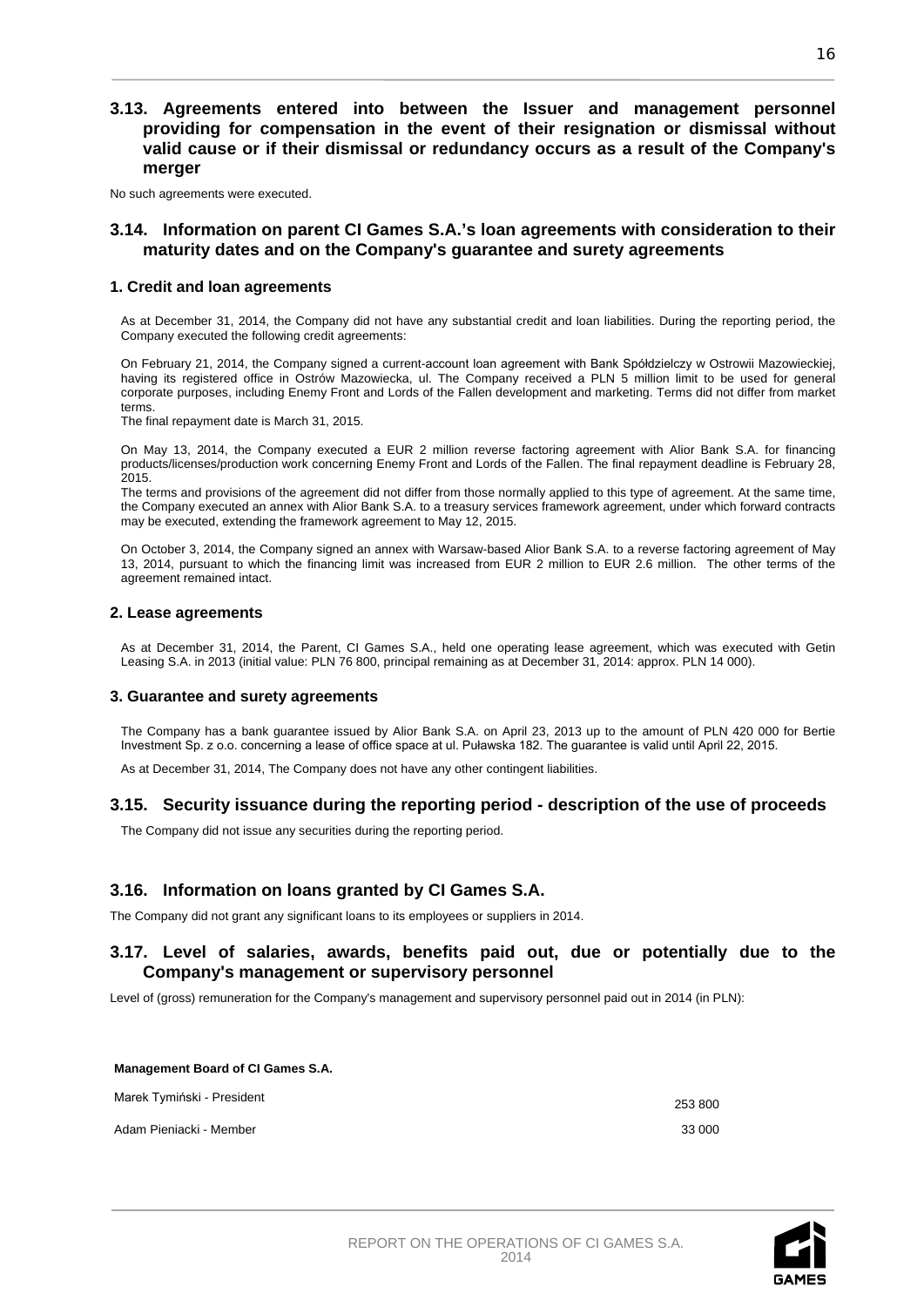#### **Supervisory Board of CI Games S.A.**

| Krzysztof Sroczyński - Chairperson | 42 000 |
|------------------------------------|--------|
| Marek Dworak - Member              | 30 000 |
| Grzegorz Leszczyński - Member      | 30 000 |
| Lech Tymiński - Member             | 30 000 |
| Tomasz Litwiniuk - Member          | 30 000 |

## **3.18. Information on significant transactions executed by the Issuer or its subsidiaries with related parties**

All transactions described below were executed on market terms. Company's transactions with subsidiaries and associates (data in PLN 000s):

|                                 | Costs   | <b>Revenues</b> | <b>Receivables</b> | <b>Payables</b> |
|---------------------------------|---------|-----------------|--------------------|-----------------|
| CI Games GmbH                   | 151     | 5               | 190                |                 |
| City Interactive USA Inc.       | 10 080  | 21 759          | 5631               |                 |
| City Interactive Studio SRL     | 26      | $\blacksquare$  |                    |                 |
| <b>Business Area</b>            |         | 7               | 2                  |                 |
| Business Area Sp. z o.o. Sp. j. | 1 3 6 2 | 2 9 0 7         |                    | 511             |
| CI Games S.A. Sp. j.            | 502     | 7               | $\overline{2}$     | 648             |
| CI Games Cyprus LTD             |         | 0               | 64                 | 2 1 1 6         |
| City Interactive Peru           |         |                 |                    | 571             |
| <b>TOTAL</b>                    | 12 12 1 | 24 686          | 5889               | 3847            |

Company's transactions with companies connected with Marek Tymiński – majority shareholder in the Parent, who directly or indirectly controls the following entities (in PLN 000s):

| <b>Entity</b>                 | Costs /<br>procurement | <b>Revenues</b> | <b>Receivable</b> | <b>Payables</b> |
|-------------------------------|------------------------|-----------------|-------------------|-----------------|
| Onimedia Sp. z o.o.           |                        | 10              |                   |                 |
| Premium Food Restaurants S.A. |                        |                 |                   |                 |
| Tech Marek Tymiński           | 14                     | 197             | 47                | 2               |
| MT Golf Sp. z o.o.            |                        |                 | 18                |                 |
| <b>TOTAL</b>                  | 14                     | 216             | 70                |                 |

Company's transactions with companies personally linked to members of its Supervisory Board and Management Board (in PLN 000s):

|                | Costs | <b>Revenues</b> | Receivables              | <b>Payables</b>          |
|----------------|-------|-----------------|--------------------------|--------------------------|
| Adam Pieniacki | 199   | $\sim$          | $\overline{\phantom{a}}$ | $\overline{\phantom{a}}$ |
| <b>TOTAL</b>   | 199   |                 |                          |                          |

## **3.19. Indication of proceedings in progress before a court, competent authority for arbitration proceedings or public administration authority**

Information regarding on-going court proceedings is presented in note 35 to the annual consolidated financial statements.

## **3.20. Information regarding agreements with an entity authorized to audit financial statements**

- a) Entity: Misters Audytor Adviser Spółka z o.o.
- b) Date of agreement for audit of separate and consolidated financial statements for 2014: 17 July 2014 The agreement concerns audit of Company and Group financial statements for 2014 (review of semi-annual and audit of annual).
- c) Total remuneration due for reviewing and auditing Company and Group financial statements in 2014: PLN 38 000 net